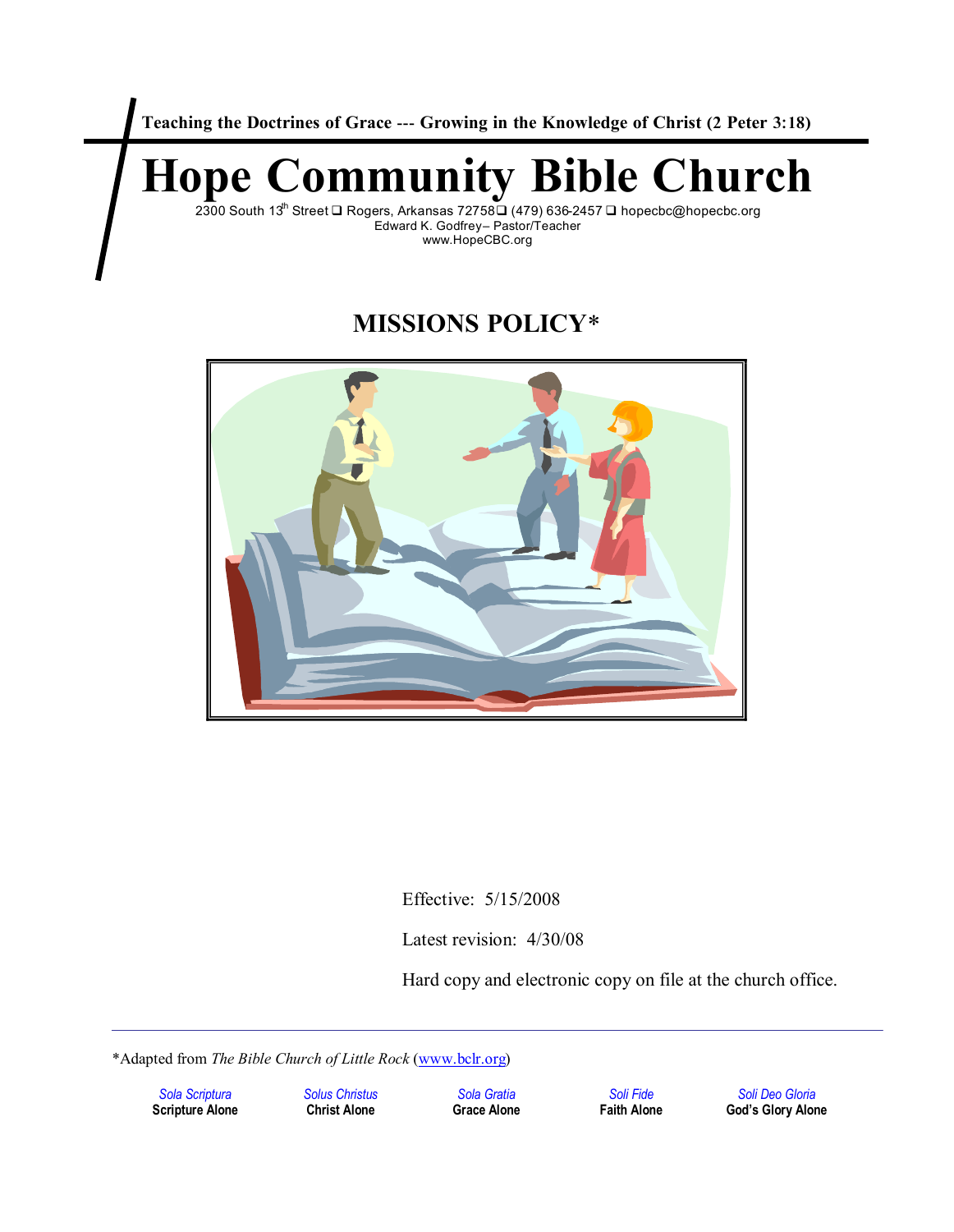# **INDEX**

| L.                                                                                                                                              |  |
|-------------------------------------------------------------------------------------------------------------------------------------------------|--|
| A. Vision Statement                                                                                                                             |  |
| <b>Definition of Missions</b><br>B.                                                                                                             |  |
| C. Purpose of Written Policy                                                                                                                    |  |
| D. Scriptural Basis for Missions                                                                                                                |  |
|                                                                                                                                                 |  |
| A. Prospective Missionaries                                                                                                                     |  |
| <b>B.</b> Career Missionaries                                                                                                                   |  |
|                                                                                                                                                 |  |
| A. Purpose                                                                                                                                      |  |
| <b>Term of Service</b><br><b>B.</b>                                                                                                             |  |
| C. Requirements                                                                                                                                 |  |
| D. Responsibility of the Missions Committee to the Short-Term Missionary                                                                        |  |
| E. Responsibility of the Short-Term Missionary to Hope CBC                                                                                      |  |
|                                                                                                                                                 |  |
| A. Nationals                                                                                                                                    |  |
| <b>Tentmakers</b><br><b>B.</b>                                                                                                                  |  |
|                                                                                                                                                 |  |
|                                                                                                                                                 |  |
|                                                                                                                                                 |  |
| A. Oversight of the Missions Committee                                                                                                          |  |
| Membership<br>В.                                                                                                                                |  |
| <b>Officers</b><br>$\mathbf{C}$ .                                                                                                               |  |
| D. Voting                                                                                                                                       |  |
| E. Records                                                                                                                                      |  |
| F. Responsibilities of the Missions Committee to the Congregation                                                                               |  |
| VIII.                                                                                                                                           |  |
| A. Procedure                                                                                                                                    |  |
|                                                                                                                                                 |  |
|                                                                                                                                                 |  |
| Attachment 2 - Congregational Input to Consider the Recommendation for Support<br>of a Missionary, Mission Agency/Christian OrganizationPage 21 |  |
|                                                                                                                                                 |  |
|                                                                                                                                                 |  |
| Attachment 5 - Recommended Revision to the Missions PolicyPage 26                                                                               |  |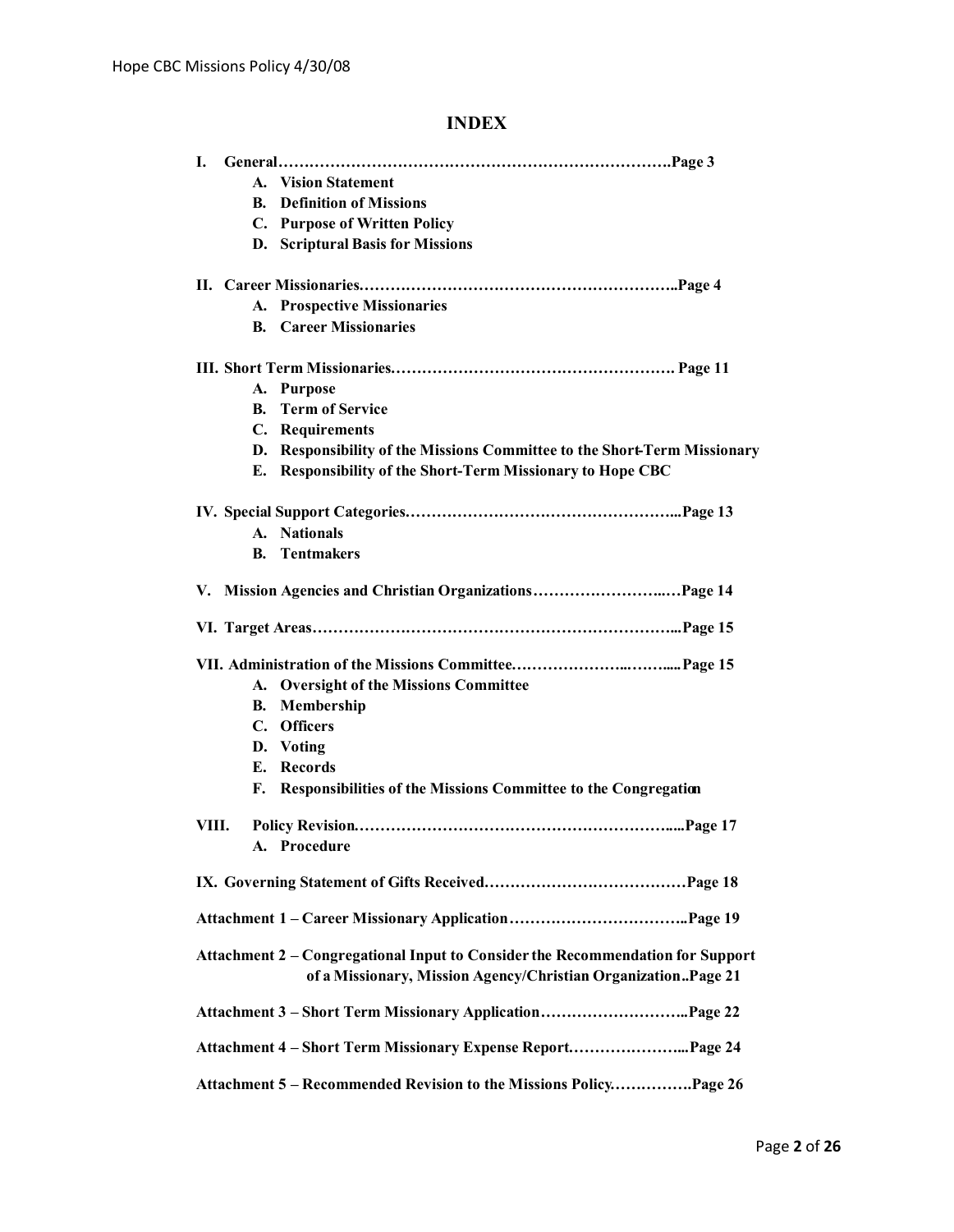#### **I. GENERAL**

#### A. Vision Statement

Hope Community Bible Church (hereafter Hope CBC) is called by God to be a part of the visible Body of Christ upon the earth. We desire to honor and magnify the name of the Lord God throughout the world and to be faithful to the work He committed to His disciples in the Great Commission (Matt 28:18–20). Christ's local churches are entrusted with fulfilling this Great Commission. The Spirit led advancement of the Gospel until all God's elect are gathered from throughout the world is His great purpose (Mark 16:15; John 10:16; Acts 1:8).

#### B. Definition of Missions

Hope CBC defines missions as the task of taking the gospel beyond the immediate influence of the sending church in order to evangelize and to instruct in the Word, for the purposes of making disciples of Jesus Christ, and of establishing and strengthening local churches.

C. Purpose of a Written Policy

This policy statement, as approved by the Board of Elders, has been prayerfully developed in order to guide in the administration of the missions program of Hope CBC.

D. Scriptural Basis for Missions (all verses cited from *NASB*)

#### God Desires It

1 Timothy 2:1-5 "First of all, then, I urge that entreaties and prayers, petitions and thanksgivings, be made on behalf of all men, for kings and all who are in authority, so that we may lead a tranquil and quiet life in all godliness and dignity. This is good and acceptable in the sight of God our Savior, who desires all men to be saved and to come to the knowledge of the truth. For there is one God, and one mediator also between God and men, the man Christ Jesus."

#### Jesus Commanded It

Matthew 28:18-20 "And Jesus came up and spoke to them saying, 'All authority has been given to Me in heaven and on earth. Go therefore and make disciples of all the nations, baptizing them in the name of the Father and the Son and the Holy Spirit, teaching them to observe all that I commanded you; and lo, I am with you always, even to the end of the age."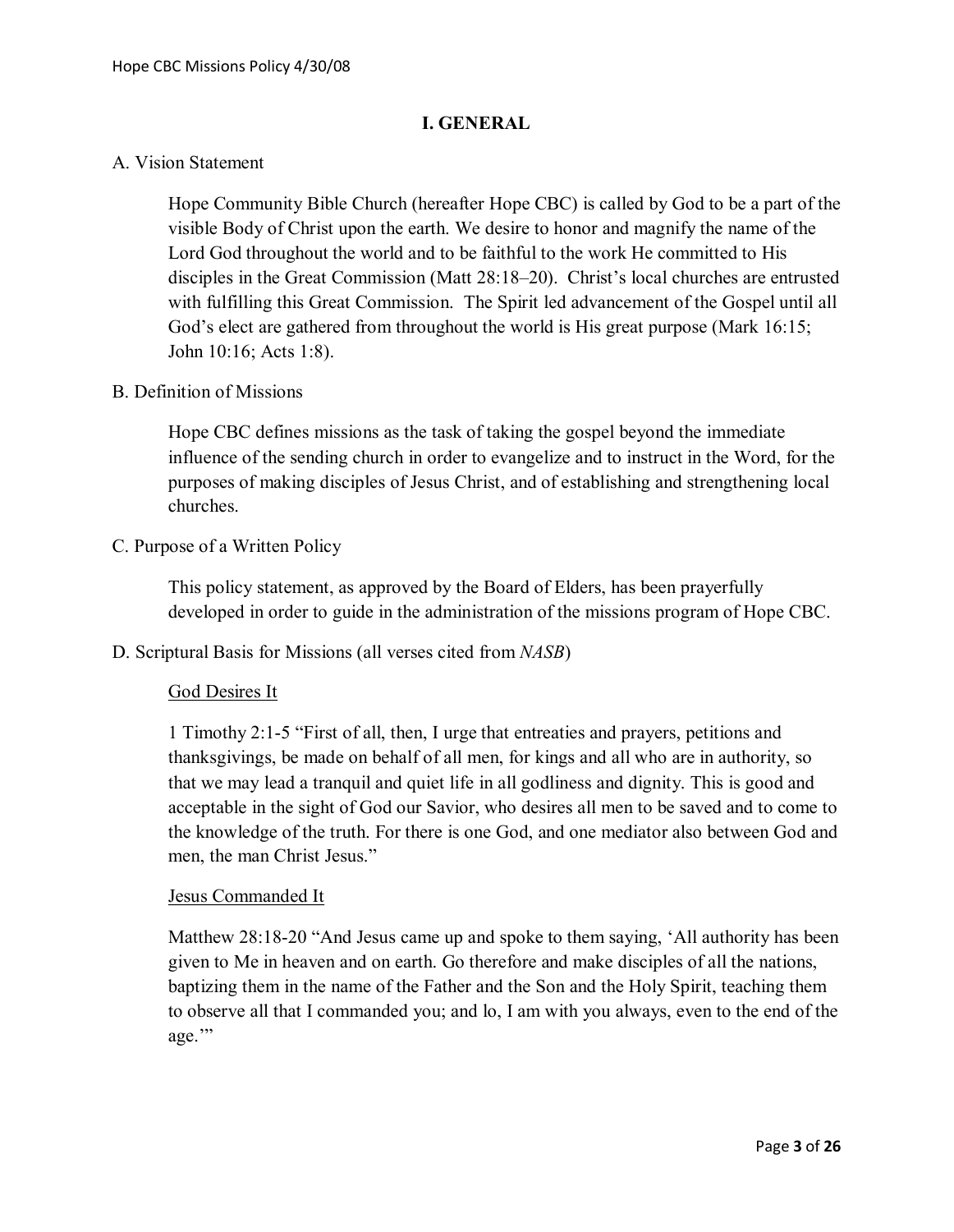#### Jesus Empowered It

Acts 1:8 "But you will receive power when the Holy Spirit has come upon you; and you shall be My witnesses both in Jerusalem, and in all Judea and Samaria, and even to the remotest part of the earth."

Matthew 9:37-38 "Then He said to His disciples, 'The harvest is plentiful, but the workers are few. Therefore, beseech the Lord of the harvest to send out workers into His harvest<sup>"</sup>

#### God Has Provided the Opportunity

John 4:35b "Behold, I say to you, lift up your eyes, and look on the fields, that they are white for harvest."

#### Jesus Tied Missions to the Second Coming

Matthew 24:14 "This gospel of the kingdom shall be preached in the whole world as a testimony to all the nations, and then the end will come.

#### **II. CAREER MISSIONARIES**

#### A. Prospective Missionaries

1. We strongly support and desire to encourage believers who are seeking the Lord's will in their lives regarding missions as a full-time vocation.

2. In selecting Career Missionaries, Hope CBC is looking for someone who:

a. Is a baptized believer with assurance of salvation.

b. Is personally interested in missions and is motivated by the Holy Spirit toward missions.

c. Is growing spiritually and is above reproach in both character and in ministry.

d. Has strong interpersonal skills.

e. Is active in Christian service and in the local church's ministries in such a way that fruit bearing is evident to other members of the church.

f. Views our congregation as an important part of his ministry.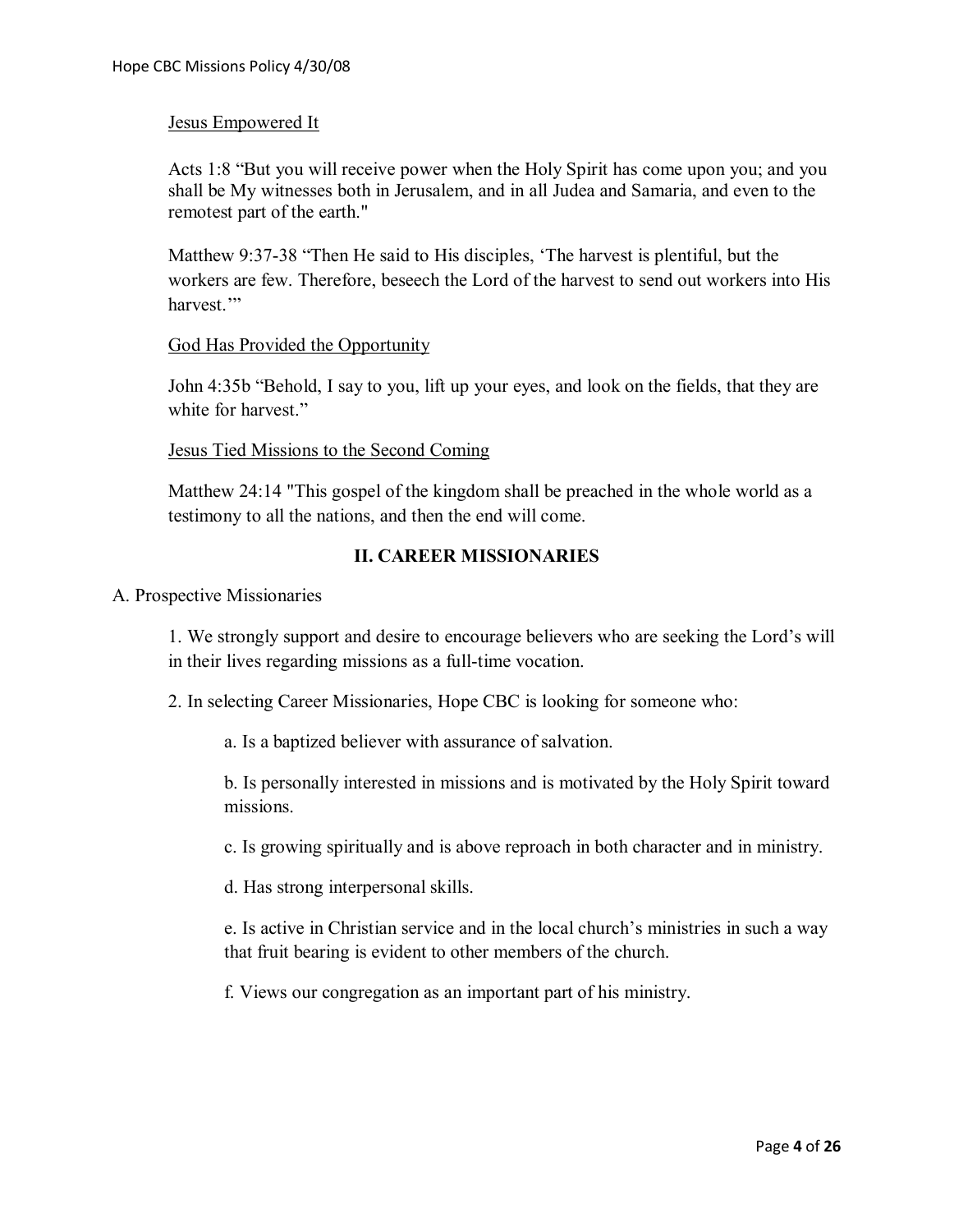g. Is thoroughly familiar with and in agreement with the doctrinal statement and  $distinctives<sup>1</sup>$  of our church.

h. Is open to counsel regarding preparation and plans.

i. Shows a willingness to be accountable in goals, methods, communication, and evaluation.

j. Possesses a thorough knowledge of the Scriptures and of theology.

k. Prays regularly and specifically for our church.

l. Has established, and will maintain key contacts at Hope CBC.

Note: A missionary wife may also be considered a missionary under the leadership of her husband. A single female candidate will be considered on a case by case basis by the Missions Committee and Board of Elders regarding the nature of her ministry and her role within that ministry. It is preferable that her ministry be under the additional local oversight of another male missionary. She must also fulfill the qualifications of a spiritual woman as listed in 1 Timothy 3:11 and Titus 2:3-4.

3. Our commitment to the prospective missionary will include, but is not limited to:

a. Appropriate counseling and encouragement as well as opportunities to minister in ways designed to strengthen personal abilities.

b. Prayer with and for the prospective missionary, seeking God's will in his life.

c. Advice and suggestions regarding the selection of a mission board or agency.

#### B. Career Missionaries

1

1. Hope CBC will hold the missionary accountable for consistent service to Jesus Christ, and holds itself accountable for a set amount of the missionary's monthly financial support (if applicable) and for his spiritual and personal welfare (see also 4.a-g below for additional commitments of Hope CBC to the missionary).

2. The support of effective missionaries is a key element of Hope CBC's missions program. Recognizing that there will always be more needs than we can fulfill, our primary objective is to support members of our church or other like-minded churches who have demonstrated a pattern of faithfulness and active involvement in their commitment to our or their local church. With this in mind, the following priorities will be considered when evaluating an applicant for the position of Career Missionary:

<sup>&</sup>lt;sup>1</sup> Please see http://www.hopecbc.org/about.php?p=statements.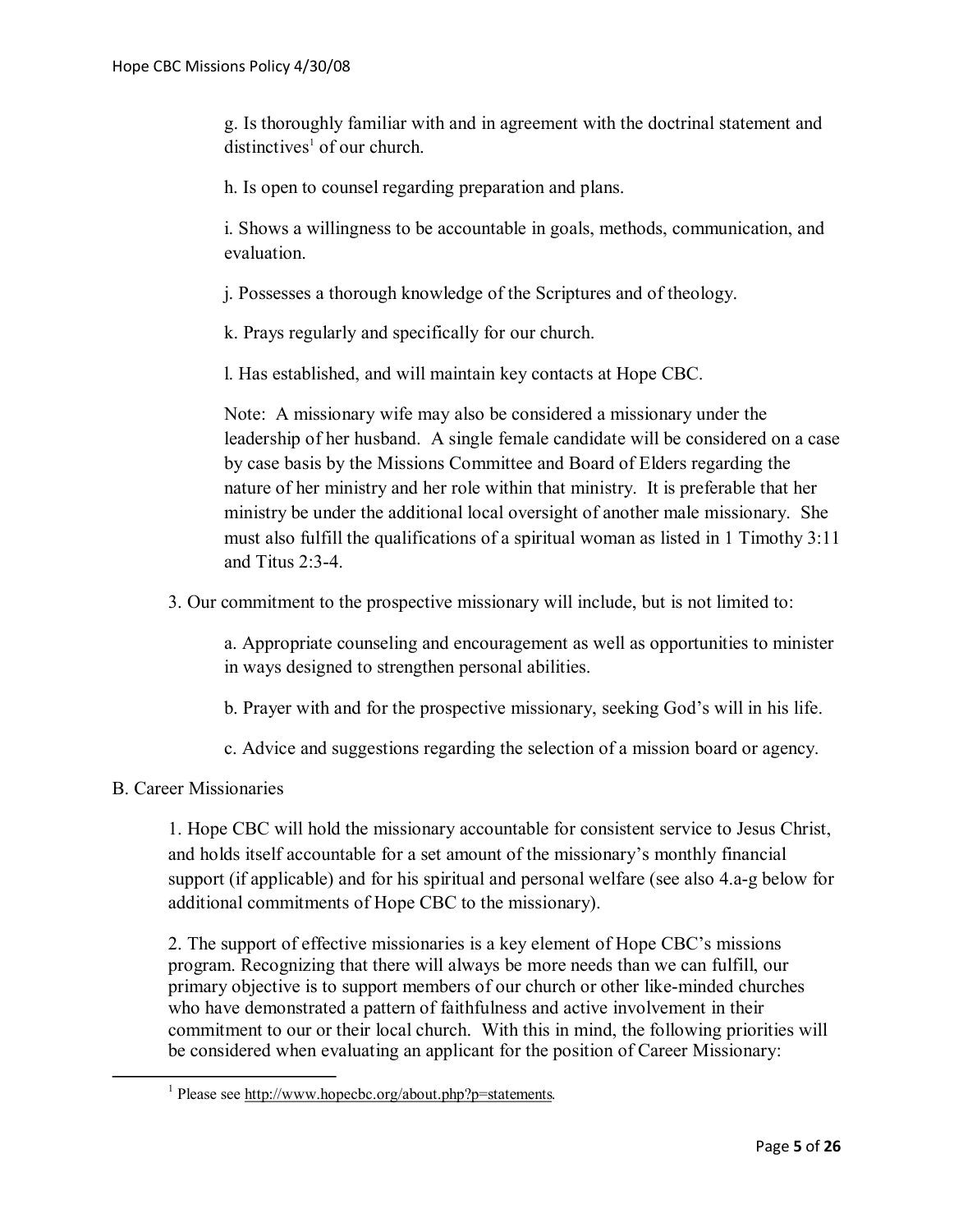a. Priority will be given to members of Hope CBC.

b. Priority will be given to church planting, evangelism, discipleship, teaching nationals, and support ministries that facilitate evangelism and church planting (e.g. medicine, aviation).

3. The following requirements must be fulfilled before a prospective missionary for fulltime service can be chosen as a Career Missionary of our church:

a. Doctrinal Agreement

The candidate shall review the doctrinal statement and distinctives of Hope CBC and express agreement or cite any exceptions in writing for consideration by the Missions Committee and the Board of Elders.

b. Completion of a Career Missionary Application (Attachment 1).

c. Provision of appropriate references.

d. A personal (if possible) interview with members of the Missions Committee to cover such items as:

i. Background and salvation experience

ii. Reasons for choosing missions

iii. Educational background

iv. Choice of an approved mission board or agency

v. Immediate plans prior to assignment

vi. Financial support

vii. Abilities, spiritual gifts, and interests as related to the chosen type of ministry

viii. Ministry experience

ix. Evangelism skills and ability to share one's faith

x. Knowledge of the Bible and theology

xi. Practice of worship, prayer and Bible reading

e. Acceptance by an approved mission board/agency or local like-minded sending church.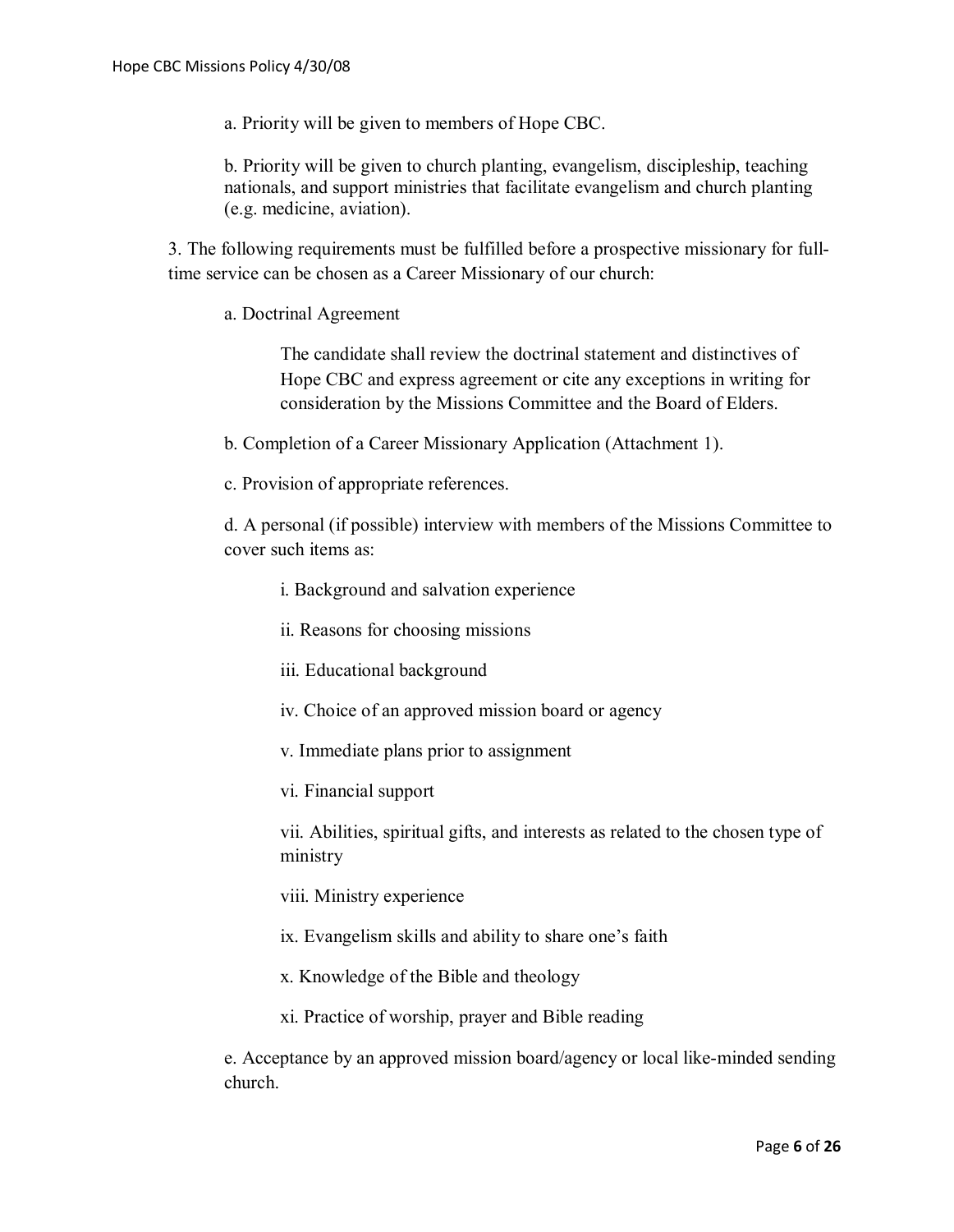i. There must be acceptance by a mission agency approved by Hope CBC or either a local like-minded sending church. Written evidence of this acceptance must be provided, including a statement by the board or church regarding the candidate's proposed ministry and immediate plans.

ii. Only evangelical mission boards which are in essential agreement with our doctrine and missions purposes will be approved. We will give consideration, also, to the agency's management, leadership, and ministry methods and effectiveness. A mission board new to Hope CBC will be carefully evaluated and must be approved by both the Missions Committee and the Board of Elders.

#### f. Approval by the Missions Committee

Once the above items have been completed, the Missions Committee will meet regarding the candidate's application. The candidate will then be recommended to the Board of Elders if there is a unanimous consensus to do so.

g. Formal approval by the Board of Elders

i. The Board of Elders will discuss the recommendations of the Missions Committee and may also review the candidate's application as well as hold interviews.

ii. During this deliberation stage by the elders, the agreed upon candidate(s) will be put forward to the congregation for any input or concerns. Acceptance of a missionary for recommended support by the Missions Committee and the Board of Elders may be appealed by any church member in writing to the Board of Elders within two weeks of being announced by the Board of Elders (Attachment 2).

iii. After the time period explained above, the elders will make an informed, prayerful decision whether to support the candidate. Upon acceptance by the Board of Elders, the candidate will be designated or adopted as a Career Missionary of Hope CBC. As such, the missionary will be commended to the congregation for both prayer and financial support. If possible, prior to sending, the missionary will be commissioned before the congregation.

Note: The steps outlined here in this "Career Missionaries" section for formally approving a missionary, are also the same general steps that will be followed to approve other types of missionaries (e.g., nationals, etc.), even though this process may not be detailed in those subsequent sections.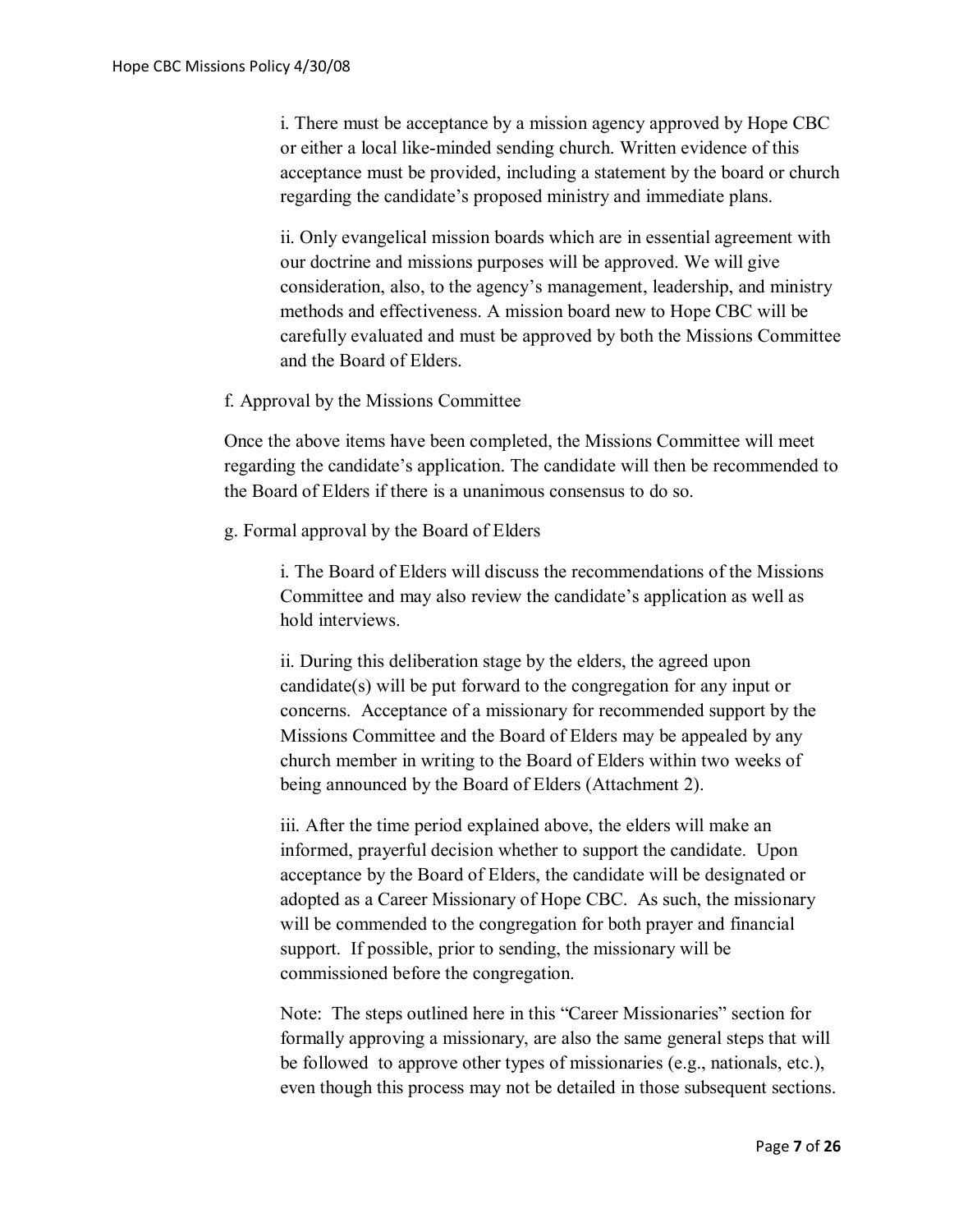4. Responsibility of the Missions Committee to the Approved Missionary

a. To support the missionary in prayer, and to promote prayer for that missionary within the congregation through established communication tools (e.g. the church prayer list, the church newsletter, website updates, the church bulletin, missionary newsletters and support cards, a missionary bulletin board, etc.).

b. To communicate with the missionary regularly.

c. To encourage the missionary, being open to helping with any problems.

d. To ensure that our monthly financial support to his mission agency is sent in a timely manner.

e. To monitor and evaluate the effectiveness on the field, and to continue the process of holding the missionary accountable through an annual report that will be discussed at the annual business meeting.

f. To assist in any logistical needs of housing, transportation, food, and speaking arrangements while in the area.

g. To develop the procedures to implement all of the above.

5. Responsibility of the Missionary to Hope CBC through the Missions Committee

a. To support the church in prayer.

b. To communicate with the church at least quarterly and, preferably, more often.

c. To submit a report of ministry, personal welfare, and finances at least annually.

d. To inform the Committee, in advance, of plans to be in the local area so that a personal report to the Committee and logistical arrangements can be made.

e. To spend quantity and quality time with the church during furlough/home assignments. This will allow us to deepen our relationship with the missionary through reports to the congregation, participation in Hope CBC Sunday School classes, and, if possible, participation in missions conferences at Hope CBC .

f. To seek to stimulate the world vision of the congregation.

g. To assist the Missions Committee in placement of Short-Term Missionary candidates.

h. To regularly communicate with key supporters in the congregation.

i. To notify the Committee immediately of: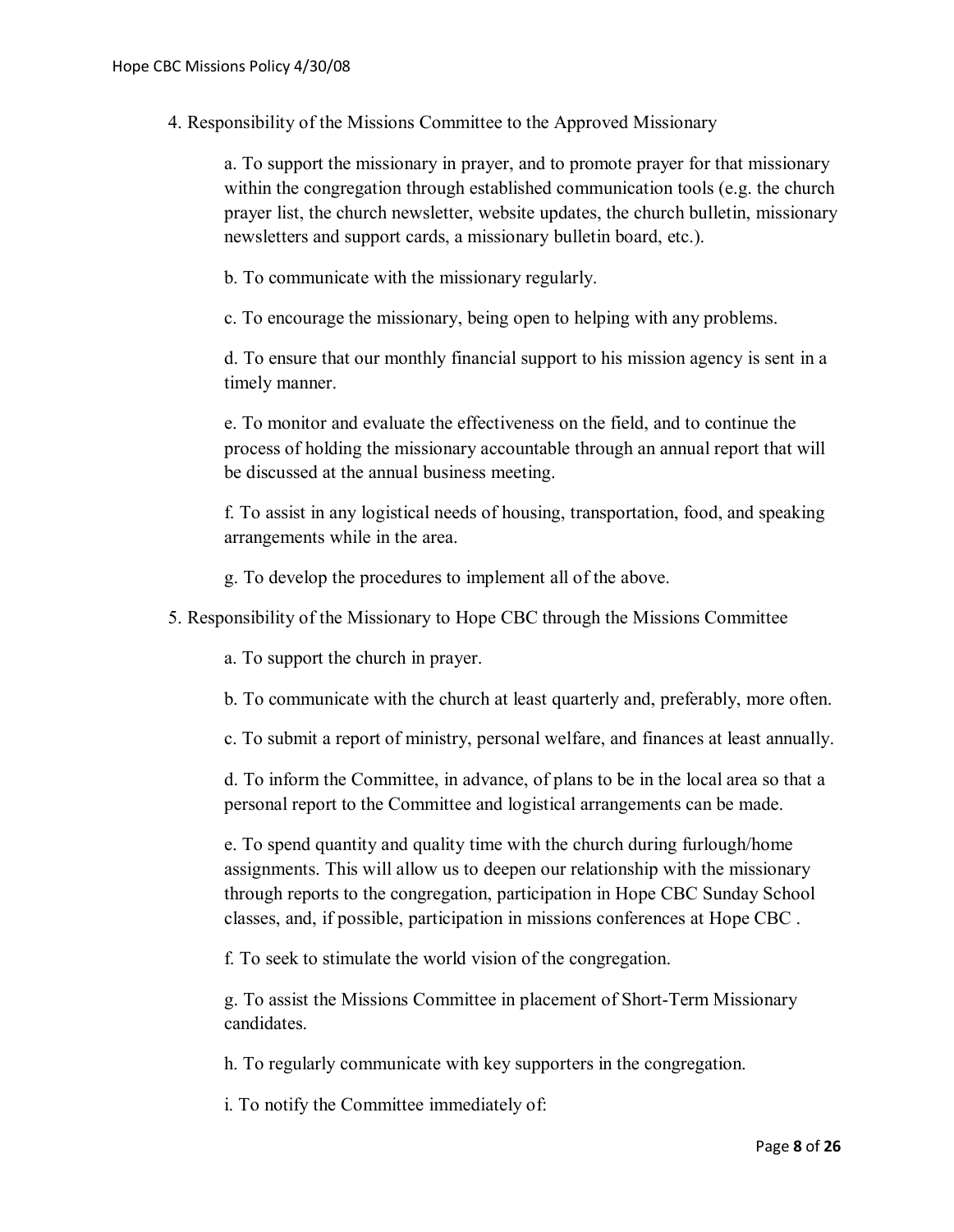i. any variance with the doctrinal statement and distinctives of Hope CBC .

ii. any significant changes in ministry and/or location.

iii. any problems with or change in status with the missionary's mission board.

iv. any change in mission board.

v. substantial changes in financial status.

6. Financial support of the Career Missionary

a. Hope CBC will strive to support new candidates indefinitely, who have been accepted as career missionaries. However, the actual support level will be determined by the support needs of the missionary candidate and the recommendation of the Missions Committee to the Board of Elders on an annual basis. This support will be allocated from the designated missionary fund which is determined by the Board of Elders at the Annual Business Meeting from the church's annual or general budget.

b. The congregation will be apprised regularly about missions giving. The monthly support that will come from Hope CBC for each missionary (or mission agency or Christian Organization) will be listed in the church's budget at the Annual Business Meeting.

#### 7. Change in Status

a. Each missionary is responsible to inform the Missions Committee of any change in status. The Committee will monitor the ministries of all approved Career Missionaries of Hope CBC. Support for a missionary may be reconsidered when a significant change in the missionary's status occurs. Support may be reconsidered when:

i. The affiliation of the missionary with his mission board or agency is altered or severed, or when the missionary makes an unapproved transfer to another board.

ii. Transfer to another board must first be reviewed and approved by the Missions Committee.

iii. The missionary's beliefs no longer conform to the doctrinal statement and distinctives of Hope CBC.

iv. There is a confirmation of scriptural disqualification.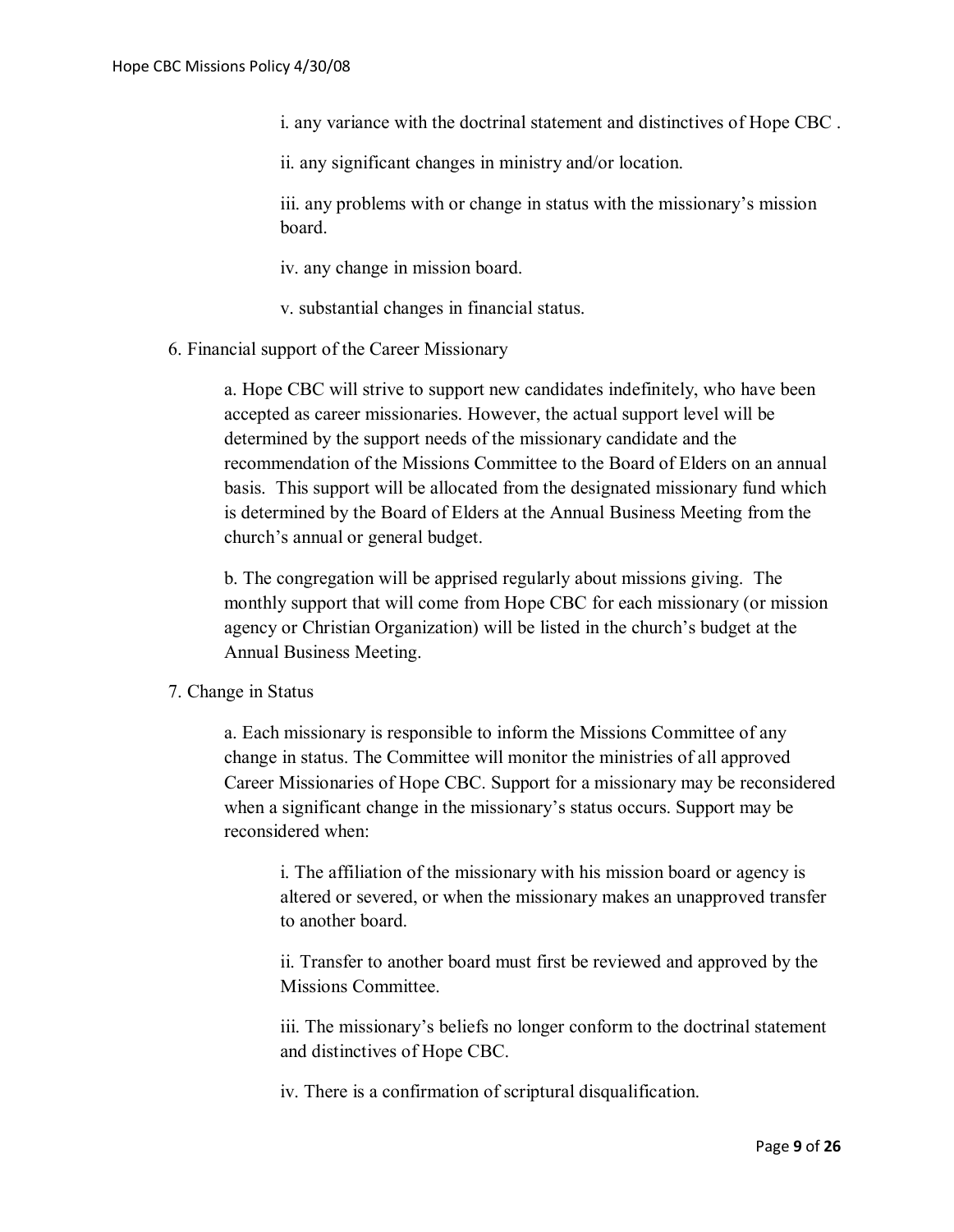v. A personal, family, or health problem requires the missionary to change or leave the field of service for longer than one year.

vi. The missionary fails to fulfill his responsibilities to Hope CBC, as outlined in section II.B.5. of this missions policy statement.

vii. The missionary chooses to relocate for personal reasons.

viii. There is a significant change in the nature of the missionary's ministry.

ix. Adequate evaluation of the missionary's ministry is not available.

x. There is evidence of lack of effectiveness in ministry.

xi. The missionary remains on furlough or educational leave for longer than allowed by his agency.

b. In all cases, the Missions Committee will endeavor to allow the missionary to give an account of any situation which might lead to accusations that the missionary's work is unsatisfactory. Additional information may be obtained from the missionary's supervisor, field chairman, and board.

#### 8. Termination of Support

a. Normally, support from Hope CBC is terminated concurrent with the date of the agency termination of support. If support is to be terminated, the Missions Committee will provide 3 months written advance notice to the missionary and the mission board. However, such action may be taken immediately if circumstances warrant. The termination of support of a missionary will be announced to the congregation by the Board of Elders. Discussion for reasons of termination will be left to the discretion of the elders as to what is healthy and edifying for the body and the withdrawn missionaries.

b. Recommendation for termination of support for reasons other than retirement or leaving the ministry requires prior approval of the Board of Elders.

#### 9. Retiring Missionaries

Support for retiring missionaries may be continued, if needed, at an appropriate level. Any determination regarding retirement support requires approval of the Missions Committee and the Board of Elders, and will be closely coordinated with the missionary's board.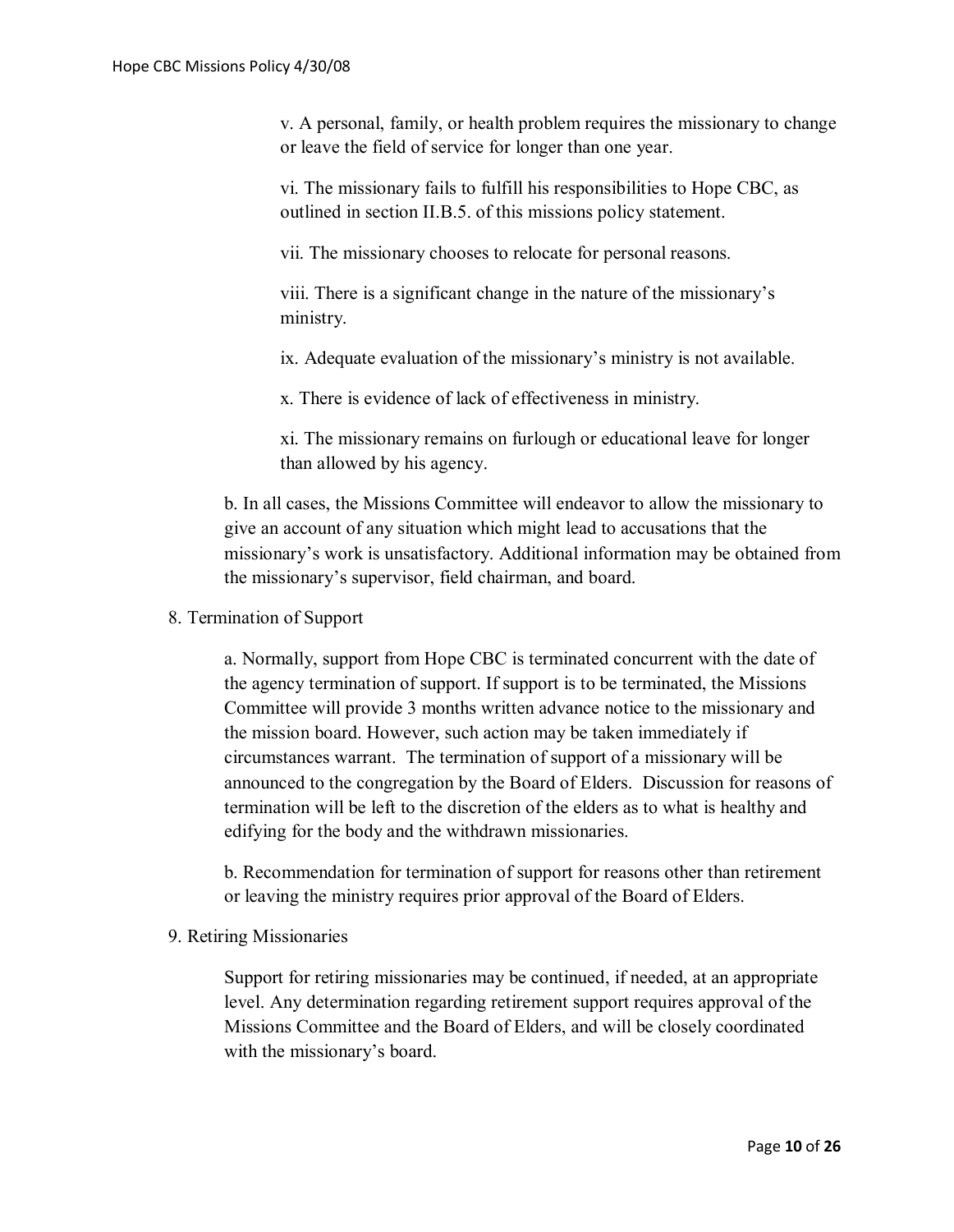# **III. SHORT-TERM MISSIONARIES**

#### A. Purpose

As a method of developing prospective missionaries, Members of Hope CBC are encouraged to take advantage of short-term missionary opportunities. It is hoped that the short-term mission experience will:

1. Broaden the participant's world vision and burden for the lost;

2. Support the mission or missionary in the field with skills and service that are needed; and

3. Increase our congregation's knowledge of and commitment to world missions.

#### B. Term of Service

A missionary will be designated a "short-term" missionary if the anticipated length of service on the field is two years or less.

#### C. Requirements

The following requirements must be fulfilled before a prospective short-term missionary can be considered by our church:

1. Acceptance by a mission board/agency or local like-minded sending church

We prefer that candidates be accepted by a mission agency or a local likeminded sending church, which is in essential agreement with the doctrinal statement and distinctives of Hope CBC. Candidates who anticipate serving outside the supervision of a mission agency must have a clearly defined purpose and must be accountable to a designated missionary on the field who will supervise their service and activities.

2. Doctrinal Agreement

The candidate must review the doctrinal statement and distinctives of Hope CBC and express agreement or cite any exceptions in writing for consideration by the Missions Committee and the Board of Elders.

3. Completion of a Short-Term Missionary Application (Attachment 3).

4. A personal interview with members of the Missions Committee. The interview will cover items such as:

a. Background and salvation experience.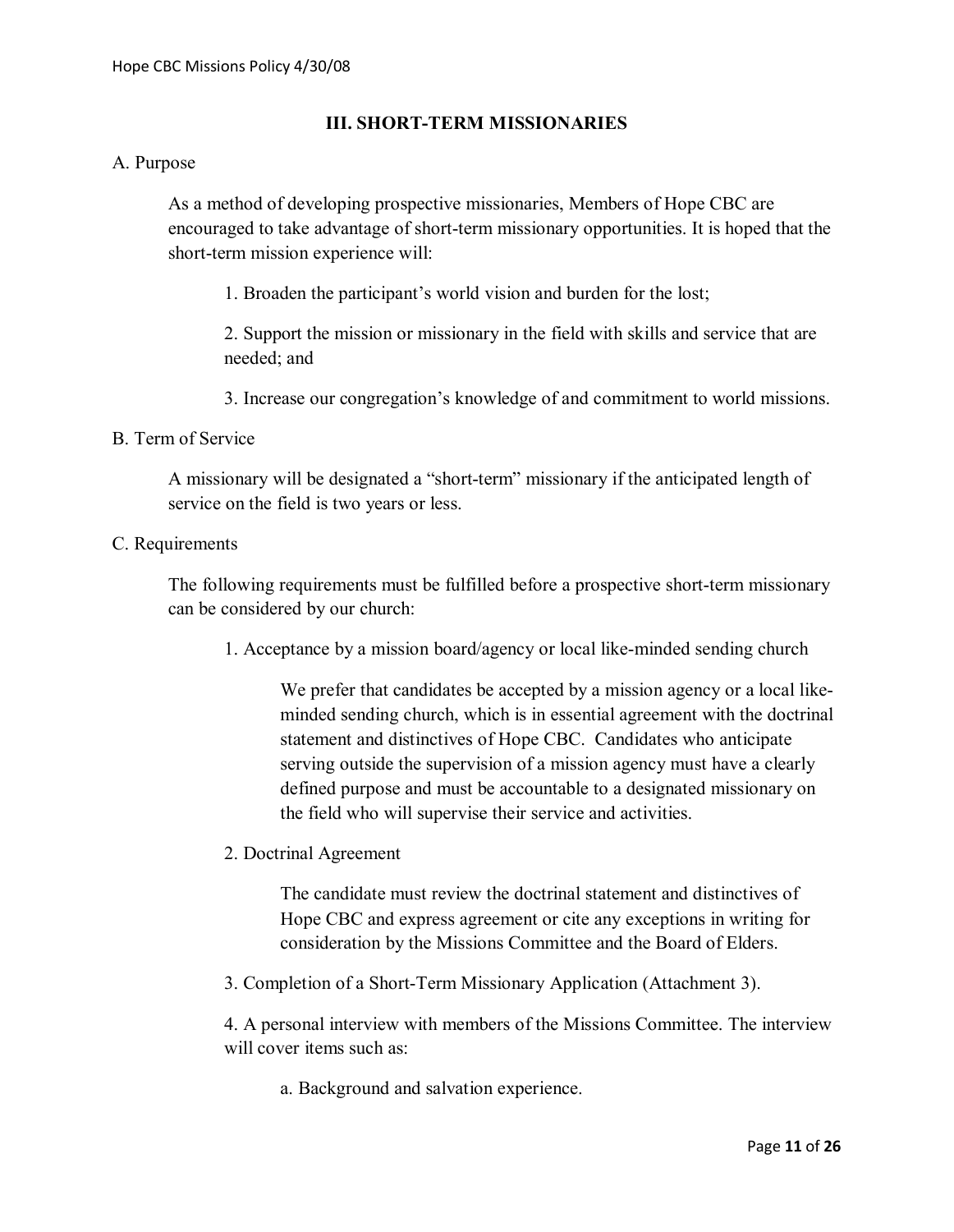b. Choice of, and, acceptance by an approved mission agency (if applicable).

c. Financial support.

d. Abilities, spiritual gifts, and interests as related to the chosen type of ministry.

- e. Ministry experience.
- f. Evangelism skills and ability to share one's faith.
- g. Reasons and objectives for pursuing short-term service.
- h. Knowledge of the Bible and theology.
- i. Spiritual growth and maturity.
- 5. Approval by the Missions Committee and Board of Elders

Once the above items have been completed, the Missions Committee will meet regarding approval of the candidate's application. If approved, the short-term missionary will be recommended to the Board of Elders. Upon approval by the elders, the short-term missionary will be presented to the congregation and will be permitted to solicit funds from members and regular attendees of Hope CBC.

D. Responsibility of the Missions Committee to the Short-Term Missionary

1. To support the missionary in prayer, and to promote prayer for that missionary within the congregation.

2. To encourage the missionary, being open to helping with any problems.

3. To aid in facilitating logistical needs as appropriate.

E. Responsibility of the Short-Term Missionary to Hope CBC

1. To support the church in prayer.

2. To communicate with the church periodically.

3. To submit a ministry report to the congregation upon return from the field.

4. If not serving under the auspices of a missions agency, the short-term missionary must submit an expense report for all funds received directly from Hope CBC (Attachment 4).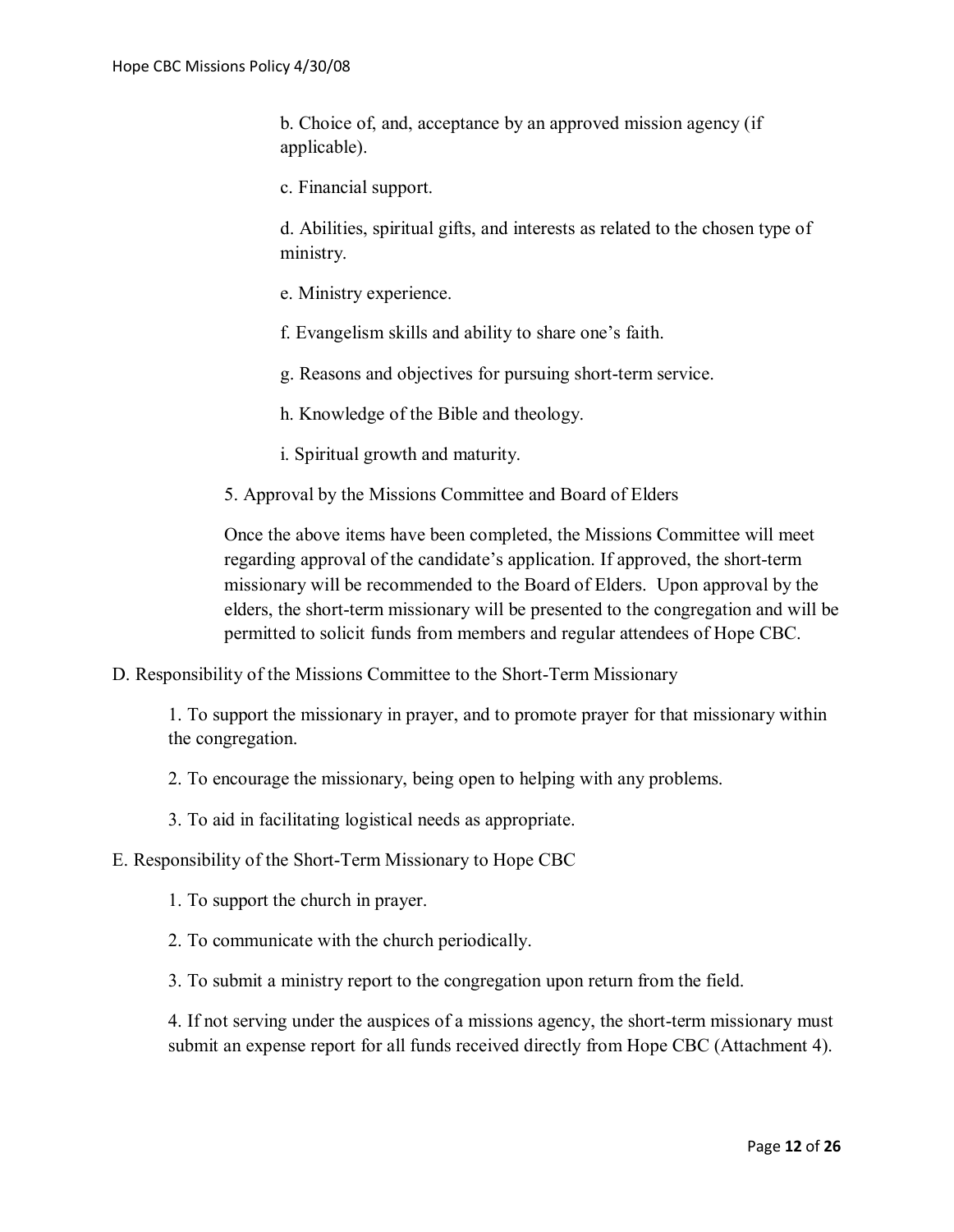#### **IV. SPECIAL SUPPORT CATEGORIES**

#### A. Nationals

Recognizing that the Lord intends to reach "every tribe and tongue and people and nation" (Rev. 5:9b) with the gospel, that churches in developing countries often do not have the financial resources to support their own missionaries, and that nationals can usually reach their own people more quickly and more economically than our own missionaries, we desire to support national missionaries and evangelists.

#### 1. Qualifications

a. A national candidate for support must be recommended to the Missions Committee by one of our career missionaries or members.

b. The national must be affiliated with an approved mission agency and, preferably, be supervised by one of our missionaries.

c. The national must be biblically qualified for the ministry he is engaged in, and must be in agreement with our doctrinal statement and distinctives or cite any exceptions in writing for consideration by the Missions Committee and the Board of Elders.

d. The national must be approved by the Board of Elders and go through the same approval process as outlined in section II.B.3.g.ii. of this policy.

#### 2. Support and Communication

a. As required by the United States Internal Revenue Service, support will be given only through mission organizations with tax-exempt status in the United States. Unaffiliated nationals will not be supported.

b. The Missions Committee and Board of Elders will provide financial support for national missionaries, as it deems appropriate. This support may be given monthly, on a one-time basis, or a combination of these methods.

c. The national and/or supervisor of the national will be required to supply periodic reports from the field addressing ministry effectiveness and goals.

#### B. Tentmakers

1. Description

A "tentmaker" is one who uses his secular job skills to gain entry to a restrictedaccess country with the purpose of witnessing for Christ. The tentmaker may be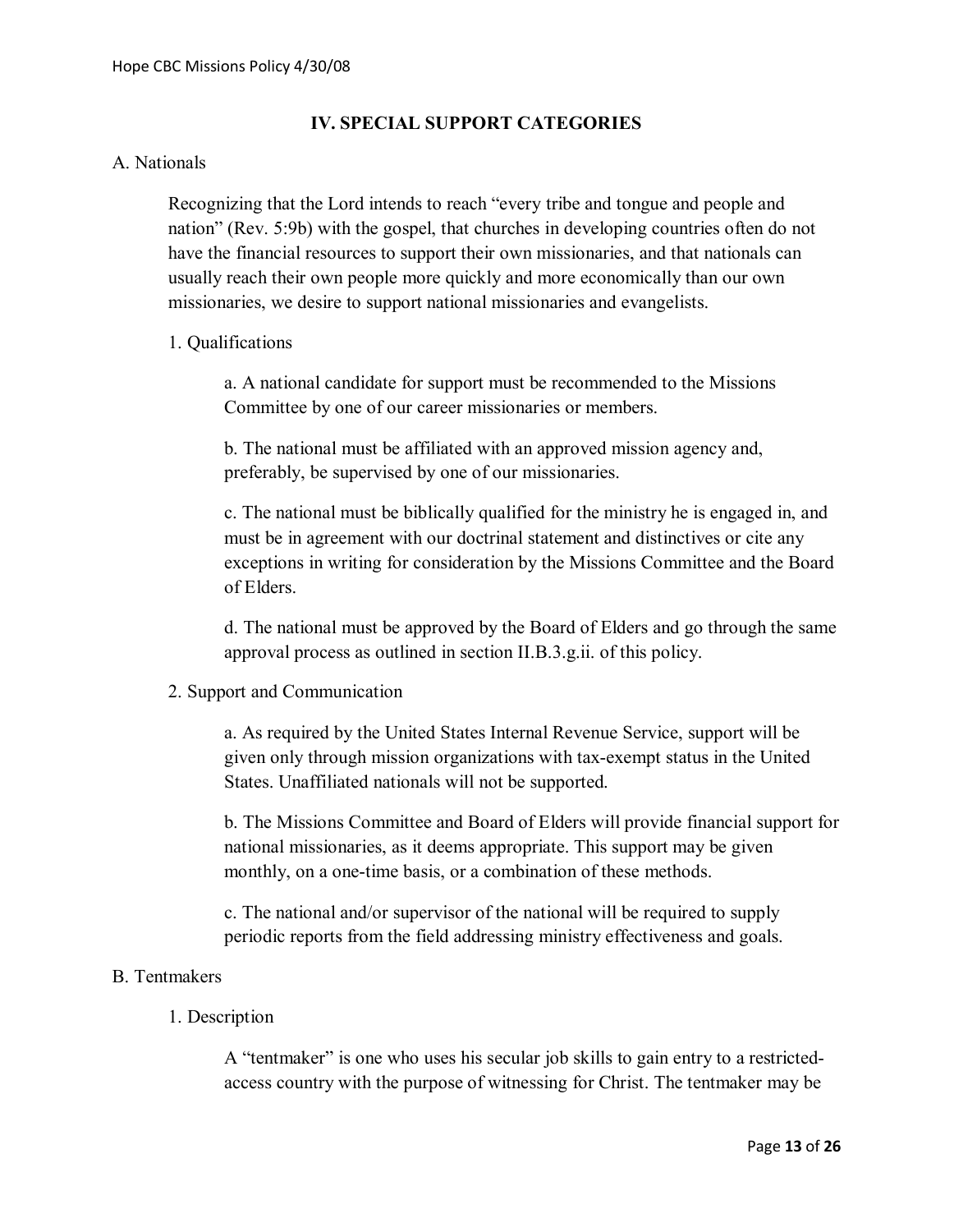affiliated with a mission agency or he may be operating on his own. The tentmaker is self-supported by virtue of his employment.

# 2. Affiliation

a. A tentmaker may choose to establish a relationship with Hope CBC for the purpose of mutual ministry. To do so, a tentmaker must:

i. Complete a Career Missionary Application (Attachment 1).

ii. Be a spiritually mature and ministry qualified believer who is in agreement with the doctrinal statement and distinctives of Hope CBC or cite any exceptions in writing for consideration by the Missions Committee and the Board of Elders.

iii. Provide a description of the proposed work and ministry on the field.

iv. Provide appropriate references that establish competency in his field of employment, ministry effectiveness, and personal character.

v. Agree to abide by the Mission Policy of Hope CBC as pertains to Career Missionaries.

vi. Have a personal (if possible) interview with the Missions Committee.

vii. Be approved by the Board of Elders (see below).

b. The Missions Committee will then meet regarding the candidate's application and recommend him to the Board of Elders if there is a unanimous consensus to do so. Upon acceptance by the Board of Elders (following the same approval process as outlined in section II.B.3.g.ii. of this policy), the candidate will be commended to the congregation for prayer support. If possible, the missionary will be commissioned before the congregation.

# **V. MISSION AGENCIES AND CHRISTIAN ORGANIZATIONS**

In order for Hope CBC to support an approved Mission Agency/Christian Organization, they shall maintain as a minimum, the standards outlined below:

1. The Organization should be properly controlled by a board of directors, council, or similar body.

2. The Organization should be willing and able to supply a complete, up-to-date, audited financial statement upon request. The Organization should give evidence of financial accountability (e.g. membership in the Evangelical Council for Financial Accountability).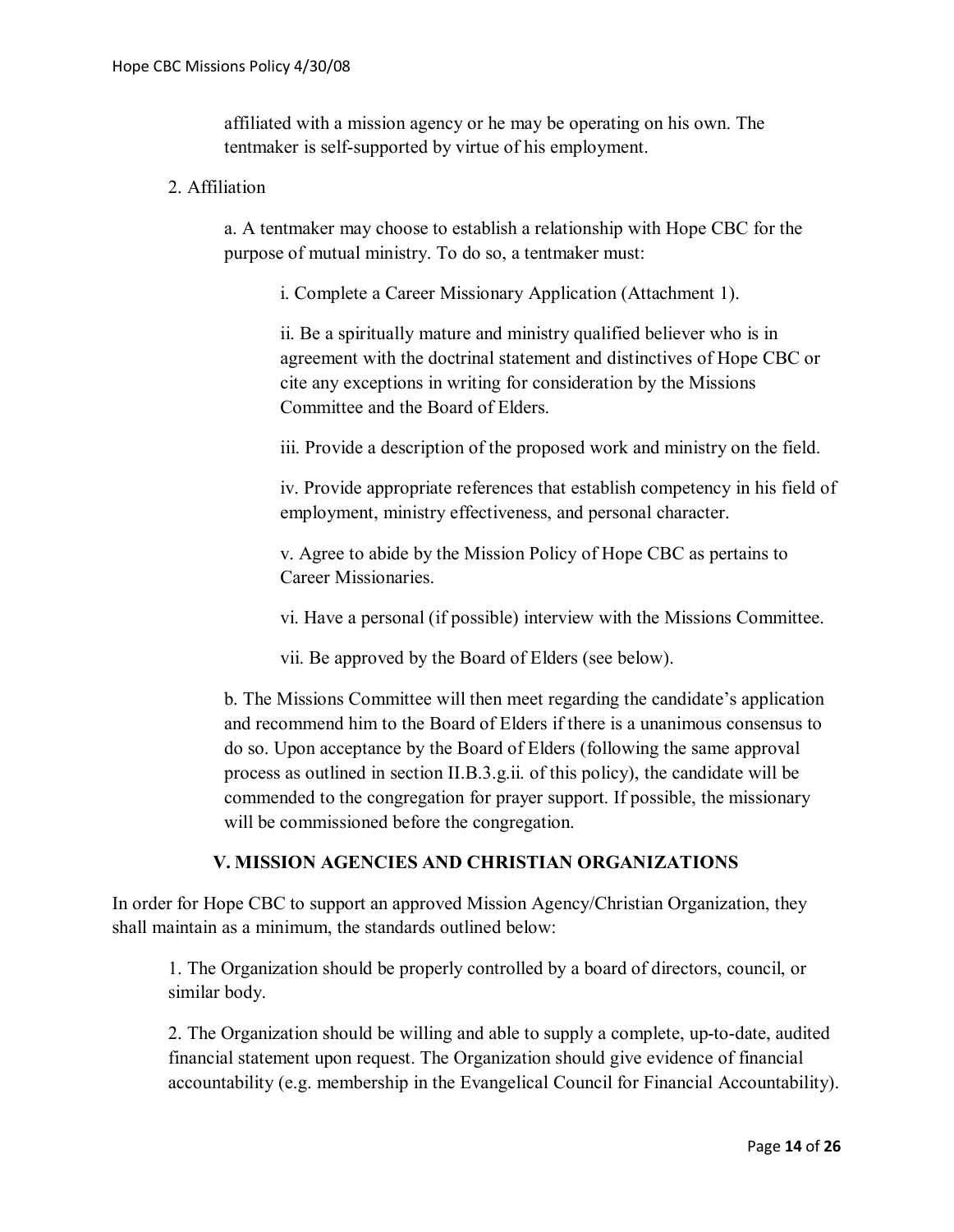3. The Organization should adhere to a doctrinal position which is substantially similar to the doctrinal position and distinctives of Hope CBC and which is clearly stated in their publicity.

4. The Organization should show proof that it is a permanent organization and that it has been organized to assure its stability.

5. The Organization should evidence adequate control and concern for its missionaries.

6. The Organization must be willing to explain how support funds for its missionaries are handled, including percentage deducted for administrative charges, insurance, taxes, etc.

7. The Organization, if financially supported by Hope CBC independent of a particular missionary, shall go through the same approval process as outlined in section II.B.3.g.ii. of this policy.

# **VI. TARGET AREAS**

From time to time, strategic opportunities for evangelism may arise in certain areas of the world which warrant concerted financial and personnel investment. These opportunities will be made known to the congregation, and we will encourage the sending and support of missionaries to these areas through the Board of Elders.

# **VII. ADMINISTRATION OF THE MISSIONS COMMITTEE**

A. Oversight of the Missions Committee

The Committee is directly responsible to the Board of Elders, but is given authority to act on items covered by this policy and to recommend solutions to any exceptions to the Board of Elders for a final decision.

#### B. Membership

1. The Missions Committee shall consist of at least three members of the church and not more than six. This number may need revision as the size of the congregation fluctuates. Any elder may sit in on or take part in the Committee. Meetings shall be announced in advanced in the bulletin. The Missions Committee will generally meet at least quarterly.

2. When openings arise in the Missions Committee, existing members of the Committee will nominate new members. The new member should be:

a. A member of Hope CBC.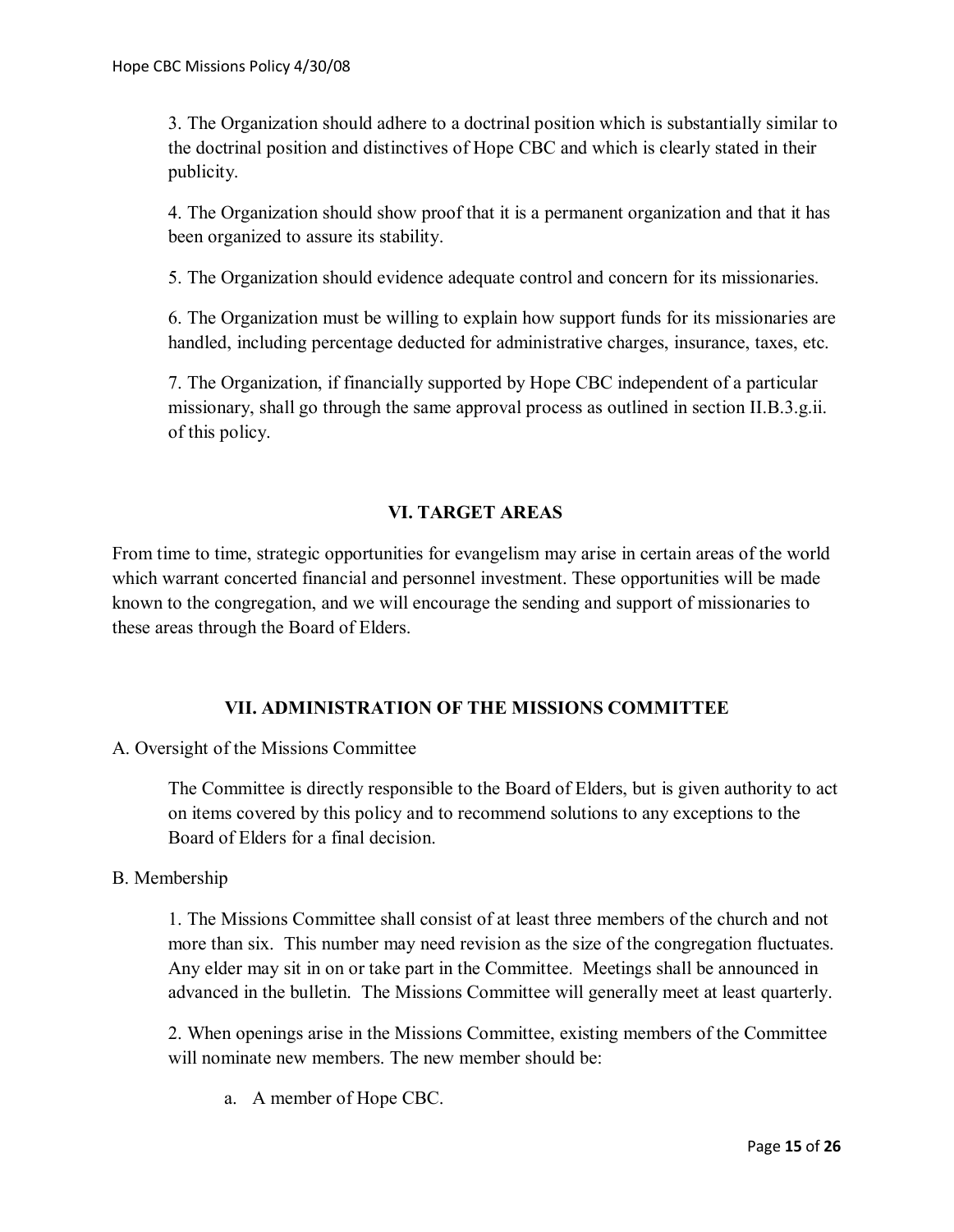b. A mature believer with a heart for missions and a desire to serve the congregation and our missionaries.

3. The Committee shall be considered properly convened when a simple majority of members are present. The Chairman may declare a quorum present with the permission of the Committee.

4. Committee members and officers (see below) shall serve for one year terms with no term limits.

#### C. Officers

1. Chairman

The Chairman shall be selected from and by the members of the Missions Committee. Service as a member of the Committee for at least one year is preferred before being eligible to serve as Chairman.

The Chairman will provide any needed assistance to the Church Treasurer regarding allocation of funds to our missionaries as well as monthly and year-end financial reports for the Board of Elders and congregation.

The Chairman will also designate members of the Missions Committee to work with the congregation in providing logistical needs to missionaries visiting or being sent out from Hope CBC.

#### 2. Secretary

The Chairman shall appoint one of the members as a secretary who will keep minutes of all meetings and submit a copy to the church recording secretary to be archived at the church for review by all church members.

#### D. Voting

All decisions that are subject to a vote, in the course of discussion by the Missions Committee, must be unanimous.

#### E. Records

The Chairman shall maintain records such as correspondence and other materials necessary to the Committee's operations. In addition, individual missionary files and agency files will be kept for each approved Career Missionary and approved Organization.

F. Responsibilities of the Missions Committee to the Congregation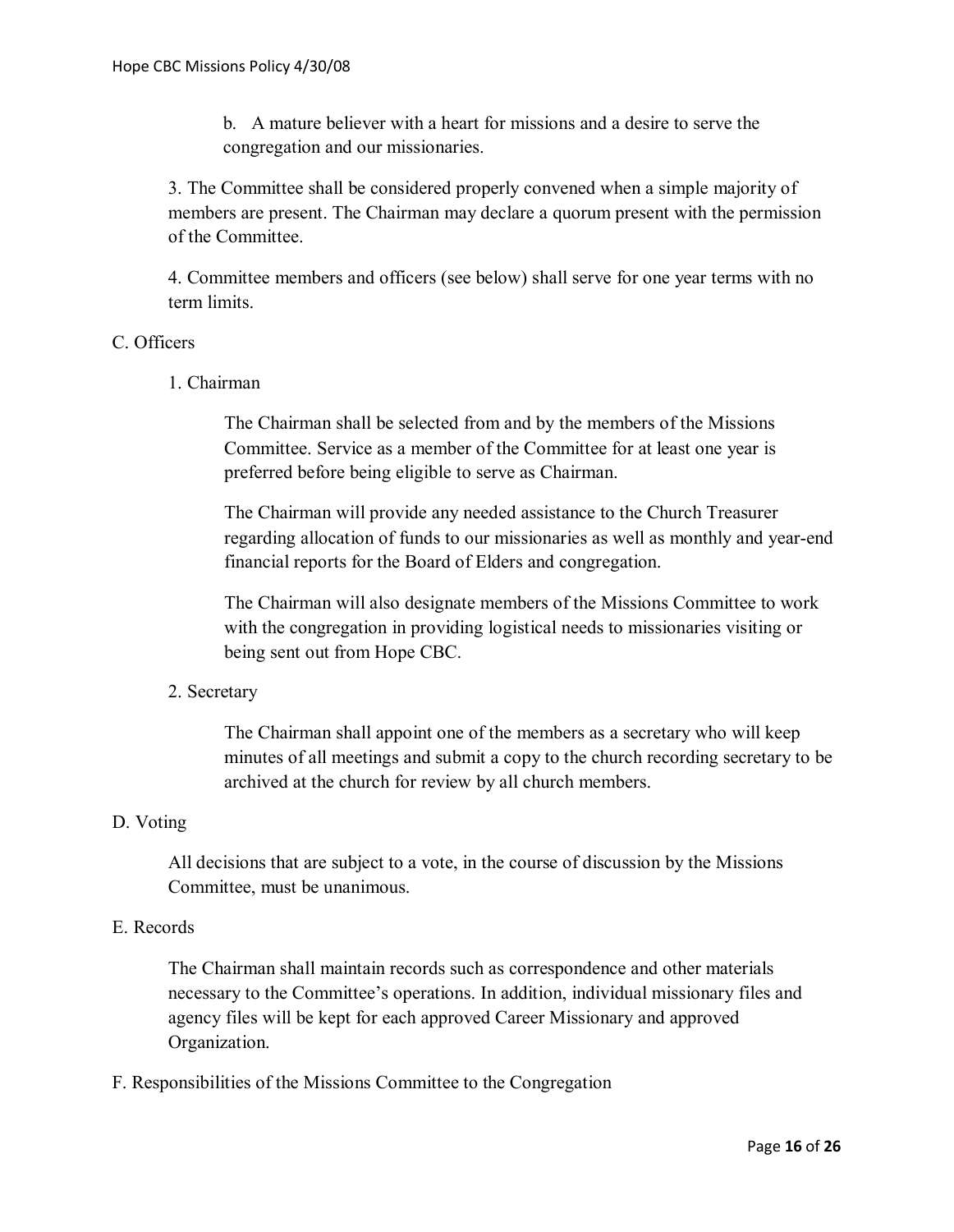1. The Missions Committee shall establish and maintain this written policy concerning the missions program of the church, subject to approval of the Board of Elders.

2. A member of the Missions Committee will be assigned to each Career Missionary. These members will be responsible for bringing before the Committee needs being experienced by our missionaries. The Committee, in turn, will keep the church advised of on-the-field activity and requests for prayer.

3. The Committee shall periodically review the missions program of the church and make recommendations to the Elders when appropriate.

4. The Committee shall stimulate, within the congregation as a whole and with individual membership, intercessory prayer for world evangelism and for our missionaries and missions-related causes.

5. The Committee shall be responsible for the education and motivation of the congregation in the field of local and world missions through established communication tools (e.g. the church prayer list, the church newsletter, website updates, the church bulletin, missionary newsletters and support cards, a missionary bulletin board, etc.).

6. The Committee will encourage giving to missions.

7. The Committee will facilitate through the church body, any logistical needs of housing, transportation, food, and speaking arrangements while in the area.

# **VIII. POLICY REVISION**

# A. Procedure

1. Any member of Hope CBC may submit recommendations for revision of this Missions Policy (Attachment 5). The full Missions Committee will review the proposal, add its comments, and forward it to the Board of Elders.

2. If the recommendation is approved, the revised policy will then be made available to the general membership of the church.

3. In all cases, regardless of acceptance or rejection, the recommended revision will be returned to the member requesting the change, along with a written reason by the Missions Committee for the action taken.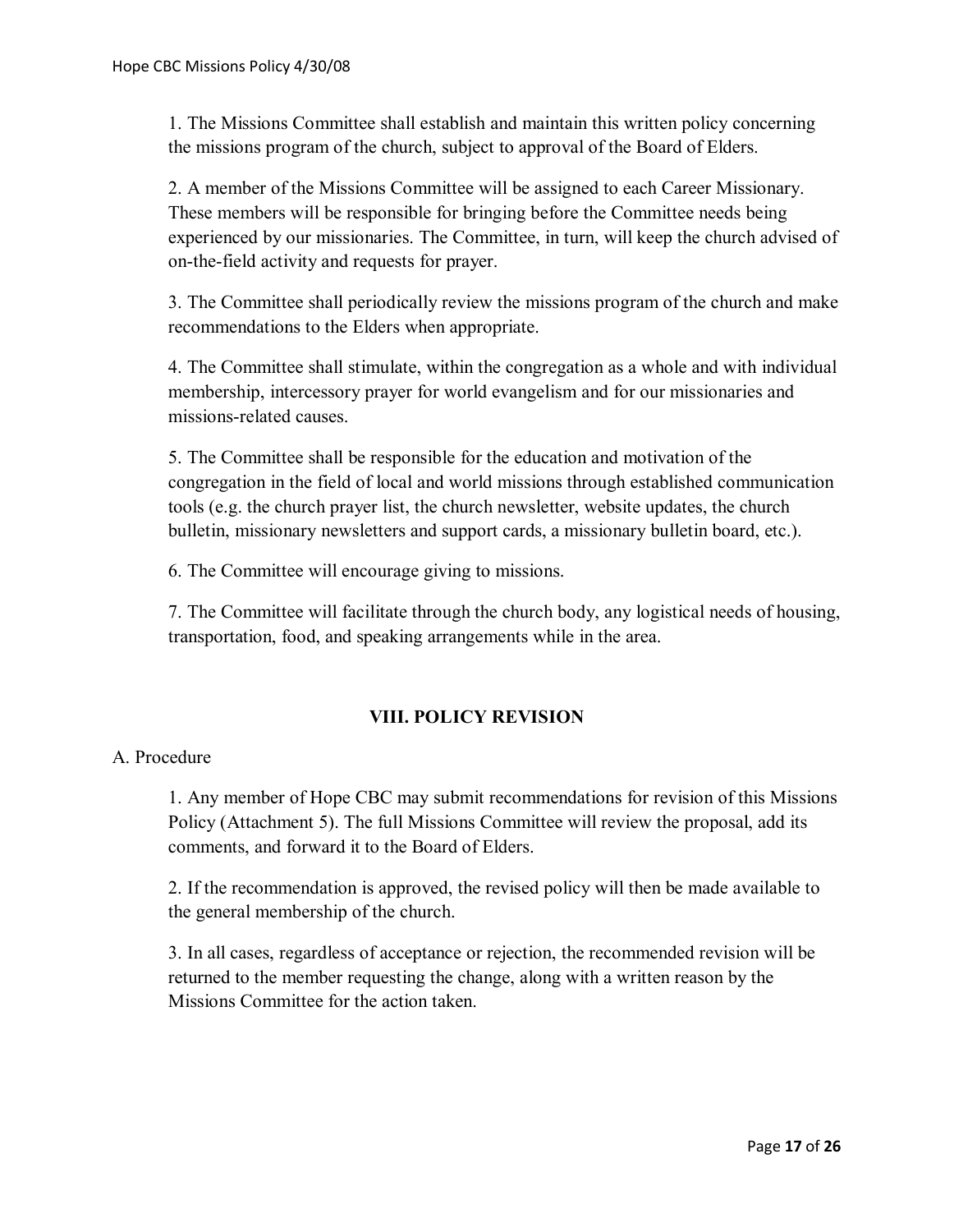# **IX. GOVERNING STATEMENT ON GIFTS RECEIVED**

The Missions Committee will seek to diligently conform to all governmental rules and regulations regarding charitable giving.

1. Checks written for missions (approved missionaries, agencies, or organizations) should be made out to Hope CBC. Checks written to individuals will not be accepted. Checks written to other non-approved mission agencies or Christian organizations will be passed on to those agencies, although a member may want to give directly to that agency (e.g., Wycliffe Bible Translators).

2. Designated contributions (giving toward a specific missionary) will be accepted, but Hope CBC will maintain full administrative authority over the use of these funds. While the Missions Committee will attempt to honor designations, it will do so under the guidelines outlined in item II.B.6 above.

3. Special love offerings may be occasionally taken for a missionary. Those funds will be given directly to the missionary in addition to the monthly designated amount.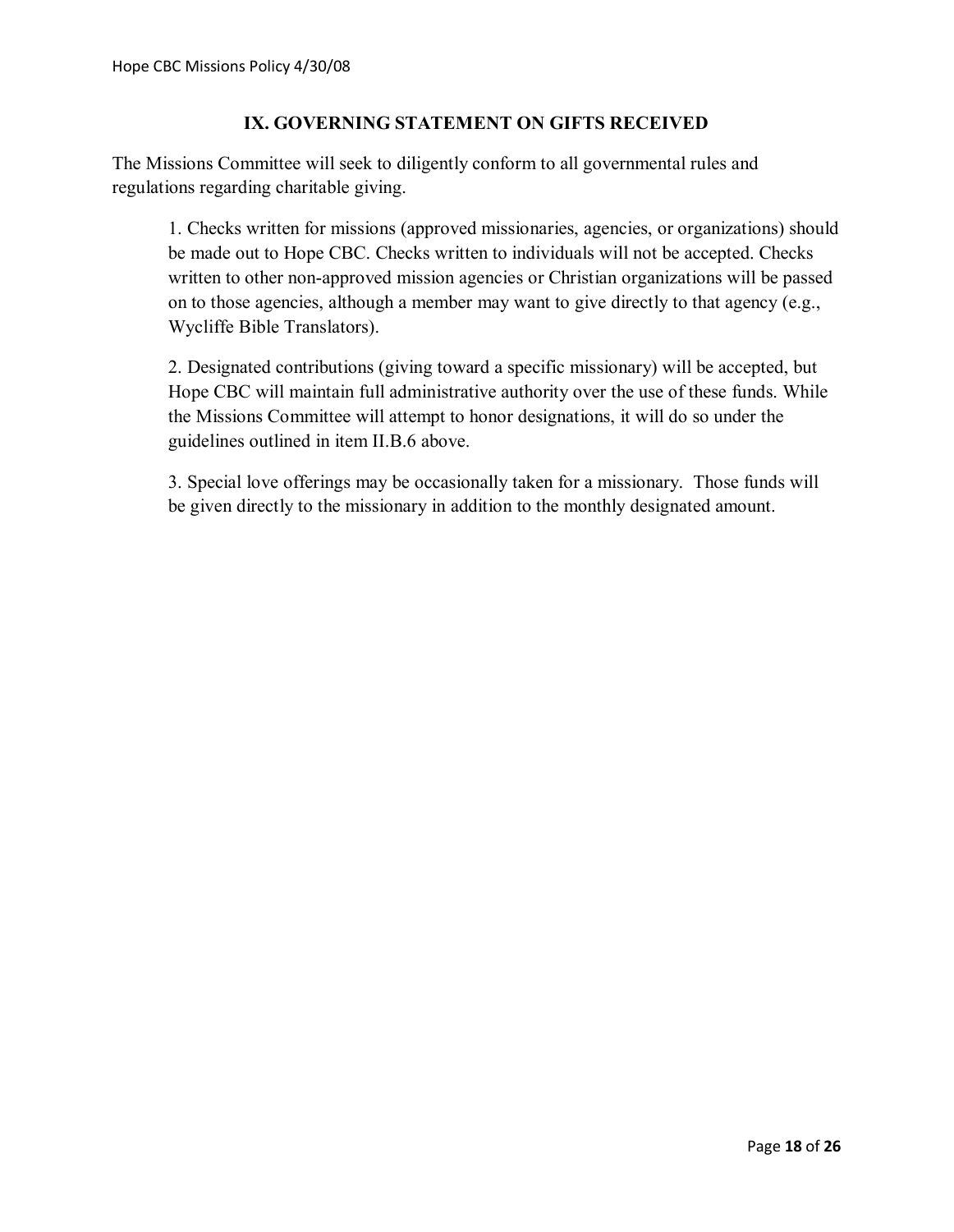#### **Career Missionary Application (Attachment 1)**

| <b>Name</b><br>. Iafr<br>. S J |  |
|--------------------------------|--|
|--------------------------------|--|

**Current Address:**

**Phone Number** ( )

**Mission Agency** (include address; also enclose your letter of acceptance by this agency):

**Assignment** (please include field address if known):

**Ministry Area** (e.g. Church planting, evangelism, medical, aviation, etc.):

**Anticipated period of service:**

**Annual budgeted support** (include personal and ministry support needs):

**Amount of monthly support raised:**

**Additional monthly support needed :**

**Affiliation (if any) with Hope CBC:**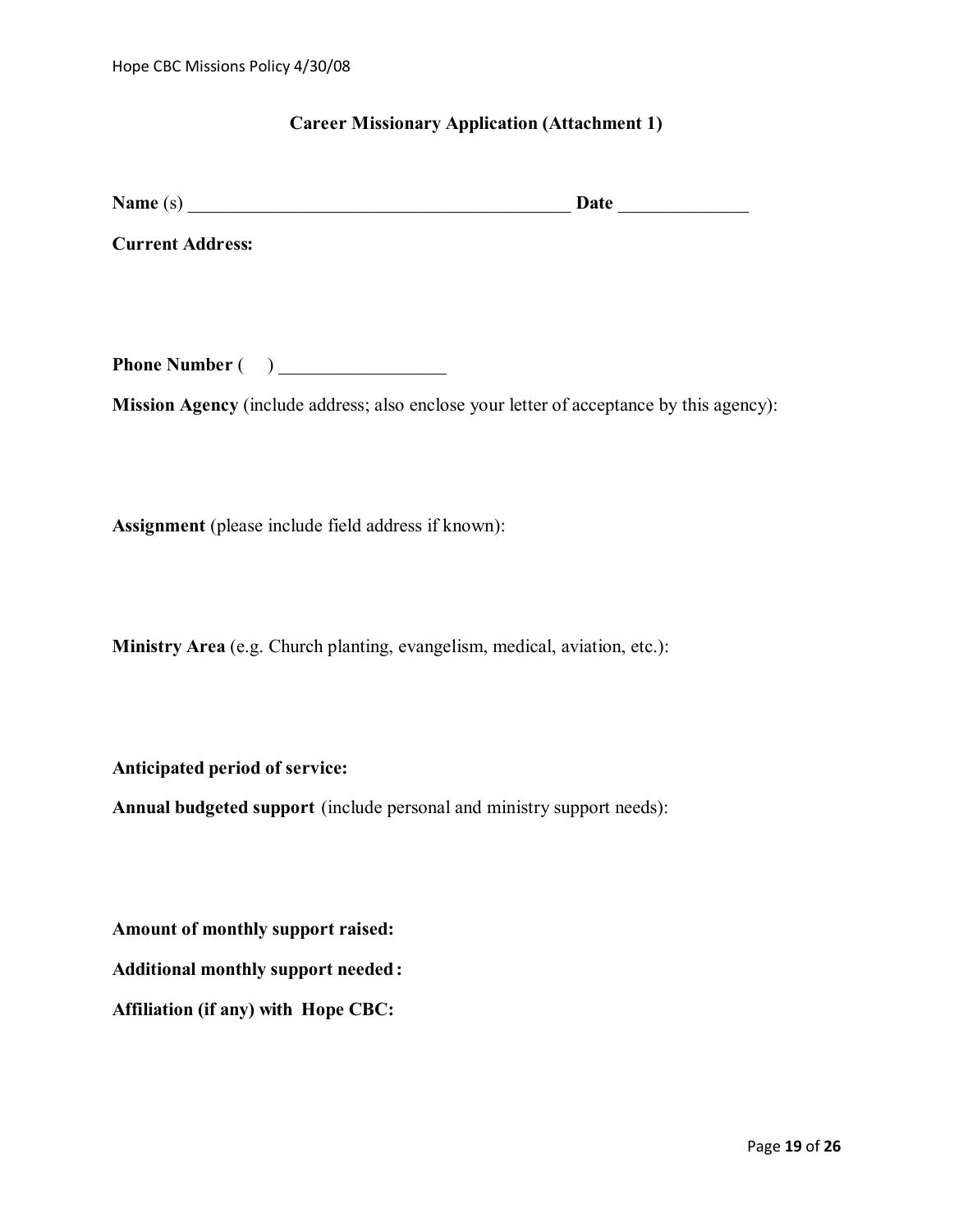**Educational Background** (please list all undergraduate and graduate training):

| <b>Institution</b>                                                                                              | Location | <b>Dates Attended</b> | Degree (if any) |
|-----------------------------------------------------------------------------------------------------------------|----------|-----------------------|-----------------|
| 1.                                                                                                              |          |                       |                 |
| 2.                                                                                                              |          |                       |                 |
| 3.                                                                                                              |          |                       |                 |
| <b>References</b> (Please submit the names of at least 3 references with their addresses and phone<br>numbers): |          |                       |                 |

1.

2.

3.

**Personal Statement** (Use the space below to help us get to know you better. Include information about your background, salvation experience, and reasons for choosing missions. Tell us about your abilities, spiritual gifts, and interests as they relate to your chosen area of ministry on the field. Also tell us about past and current ministry experiences. Use the reverse side if needed.)

This application is made to Hope CBC for consideration as a Career Missionary. My (our) signature(s) below indicate my (our) agreement with the doctrinal statement and distinctives of Hope CBC (please cite any exceptions in writing for consideration by the Missions Committee and the Board of Elders). I (we) have read the Missions Policy statement, and if accepted, I (we) agree to abide by that policy.

| Signed | Date |  |
|--------|------|--|
|        |      |  |
| Signed | Date |  |

*Please forward this to the Chairman of the Missions Committee*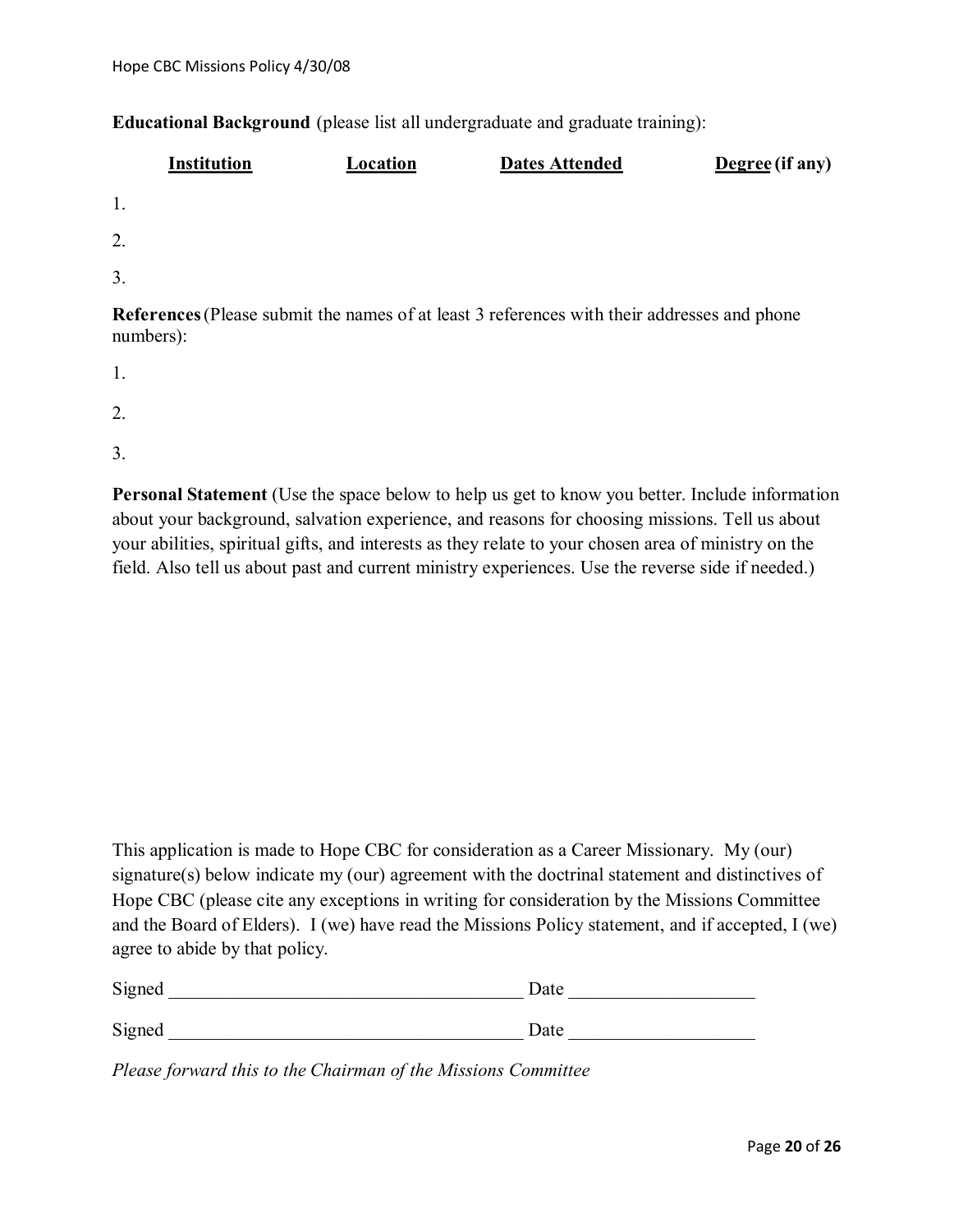# **Congregational Input to Consider the Recommendation for Support of a Missionary, Mission Agency/Christian Organization (Attachment 2)**

I believe that the recommendation to support the following Missionary, Mission Agency/ Christian Organization is:

My reasons for holding this position are:

Signed \_\_\_\_\_\_\_\_\_\_\_\_\_\_\_\_\_\_\_\_\_\_\_\_\_\_\_\_\_\_\_\_\_\_\_\_\_\_\_ Date \_\_\_\_\_\_\_\_\_\_\_\_\_\_\_\_\_\_\_

*Please forward this to the Board of Elders*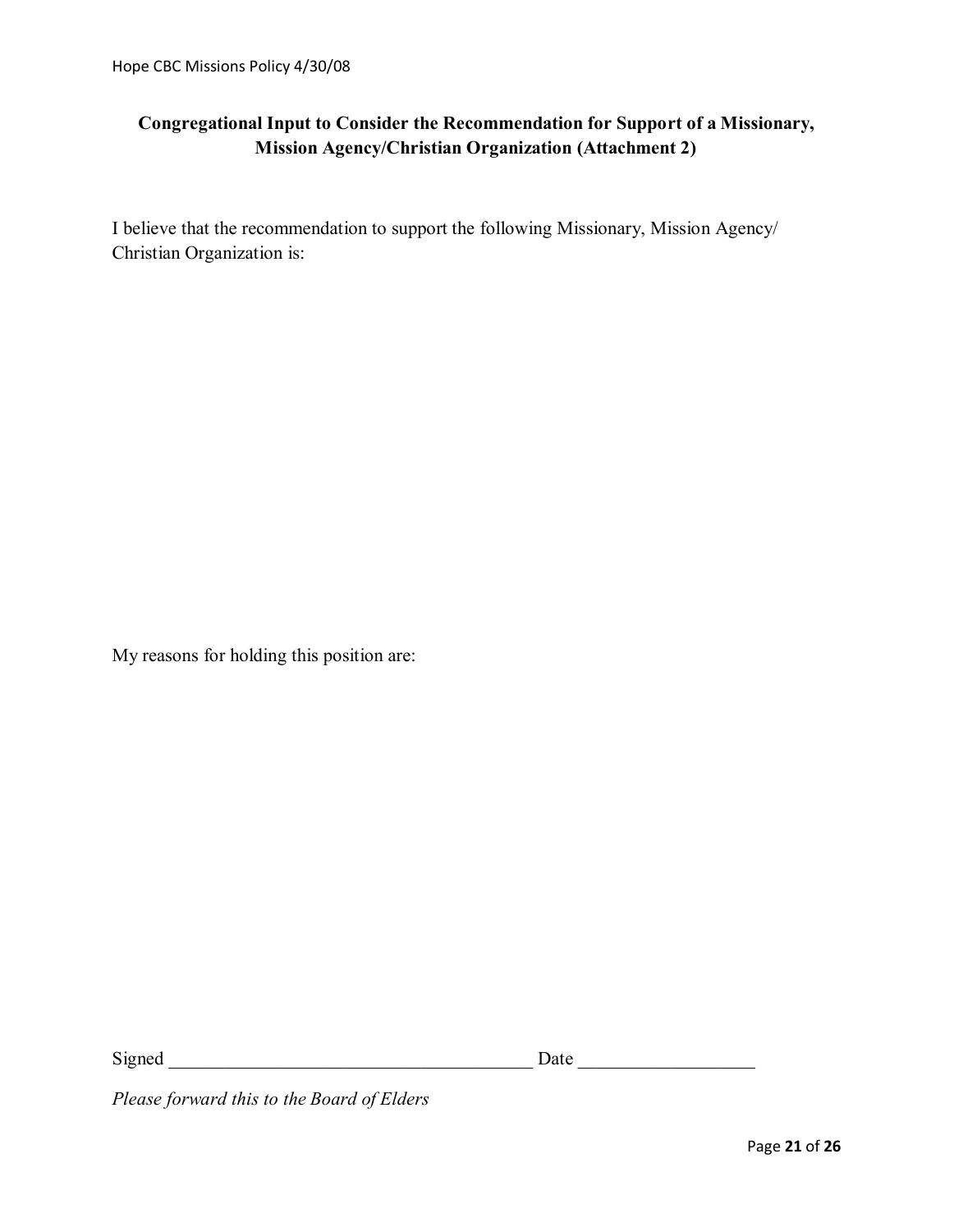#### **Short-Term Missionary Application (Attachment 3)**

| <b>Name</b> | $-4$<br>19 L E |  |
|-------------|----------------|--|
|             |                |  |

**Current Address**

**Phone Number** ( )

**Mission Agency** (include address; also enclose your letter of acceptance by this agency):

**Supervisor on the field:**

**Assignment** (please include field address if known):

**Ministry Area** (e.g. Church planting, evangelism, medical, aviation, etc.):

**Anticipated period of service:**

**Estimated support needs** (include travel and personal support needs):

**Amount of support already raised:**

**Additional support needed:**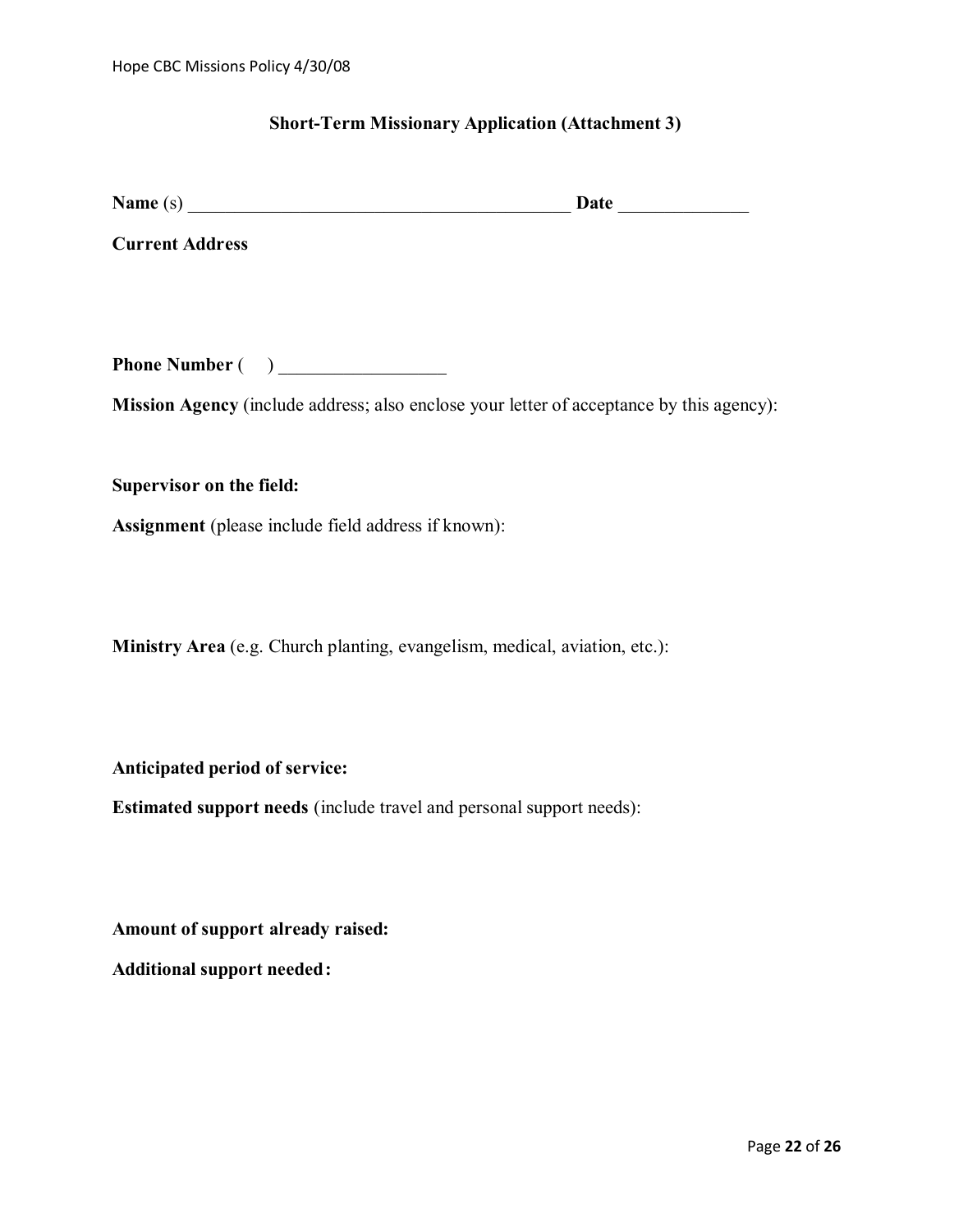## **Educational Background** (please list all undergraduate and graduate training)

|                  | <b>Institution</b> | Location | <b>Dates Attended</b>                                                                       | Degree (if any) |
|------------------|--------------------|----------|---------------------------------------------------------------------------------------------|-----------------|
| 1.               |                    |          |                                                                                             |                 |
| 2.               |                    |          |                                                                                             |                 |
| $\overline{3}$ . |                    |          |                                                                                             |                 |
|                  | numbers.)          |          | References (Please submit the names of at least 3 references with their addresses and phone |                 |
|                  |                    |          |                                                                                             |                 |

- 1.
- 2.
- 3.

**Personal Statement** (Use the space below to help us get to know you better. Include information about your background, salvation experience, and the reasons for your interest in missions. Tell us about your abilities, spiritual gifts, and interests as they relate to your chosen area of ministry on the field. Also tell us about past and current ministry experiences. Use the reverse side if needed.)

This application is made to Hope CBC for consideration as a Short-Term Missionary. My (our) signature(s) below indicate my (our) agreement with the doctrinal statement and distinctives of Hope CBC (please cite any exceptions in writing for consideration by the Missions Committee and the Board of Elders). I (we) have read the Missions Policy statement, and if accepted, I (we) agree to abide by that policy.

| Signed | Date |
|--------|------|
| Signed | Date |

*Please forward this to the Chairman of the Missions Committee*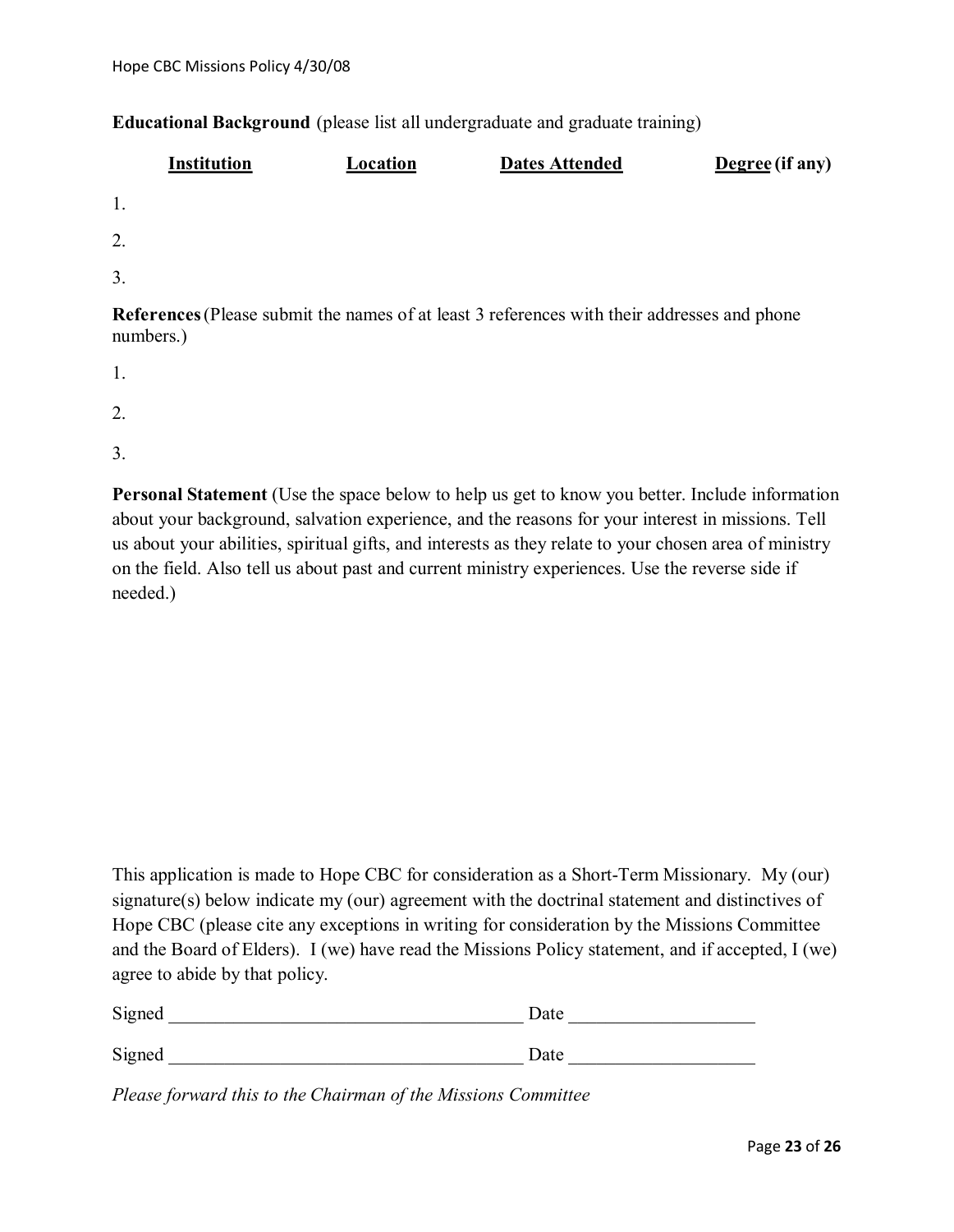# **Short-Term Missionary Expense Report (Attachment 4)**

| Name of Missionary | Mission Agency |
|--------------------|----------------|
|                    |                |

Place of Service \_\_\_\_\_\_\_\_\_\_\_\_\_\_\_\_\_\_\_\_\_\_\_\_\_\_ Dates of Service \_\_\_\_\_\_\_\_\_\_\_\_\_\_\_\_

# **Preparation** (before actual departure)

| Passport |
|----------|
|----------|

 $Visa(s)$  —

Photo(s) —

Medical —

Medications —

Phone/Fax —

Other Expenses (itemize) —

TOTAL —

# **Travel To and From Mission Field**

| Air - Train - Bus Fare —   |
|----------------------------|
| Taxi - Van - Limo $-$      |
| Lodging $Enroute$          |
| Meals Enroute $-$          |
| Phone - Fax - Telegram $-$ |
| Customs Fees —             |
| Other Expenses (itemize) — |

TOTAL —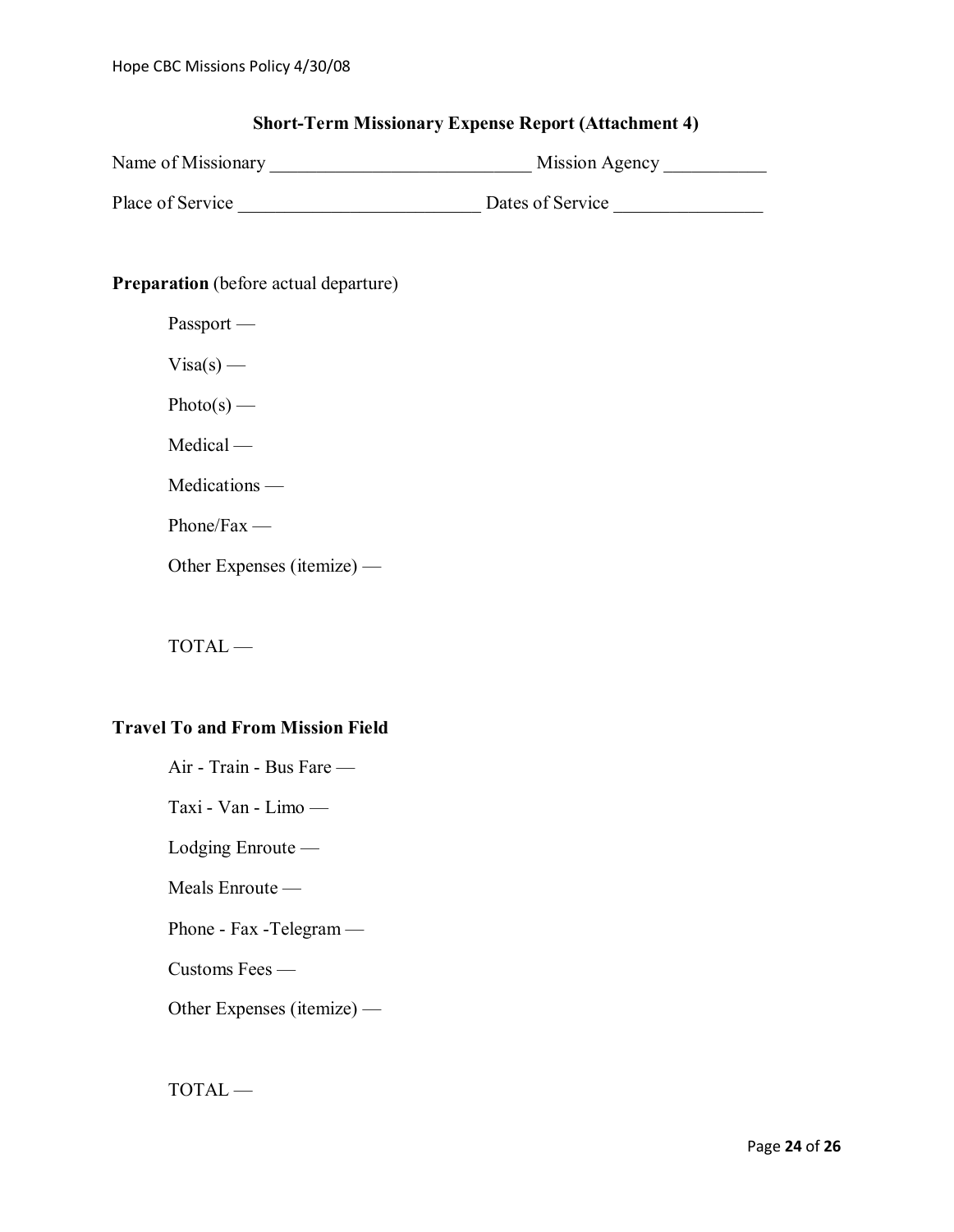# **On the Field**

# **Week Ending Total**

Accommodations —

Meals —

**Utilities** 

Auto —

Public Transportation —

Other Expenses (itemize) —

TOTAL —

Any entry exceeding \$75.00 requires a receipt; Use additional pages if necessary

Signed \_\_\_\_\_\_\_\_\_\_\_\_\_\_\_\_\_\_\_\_\_\_\_\_\_\_\_\_\_\_\_\_\_\_\_\_\_\_\_ Date \_\_\_\_\_\_\_\_\_\_\_\_\_\_\_\_\_\_\_

*Please forward this to the Chairman of the Missions Committee*